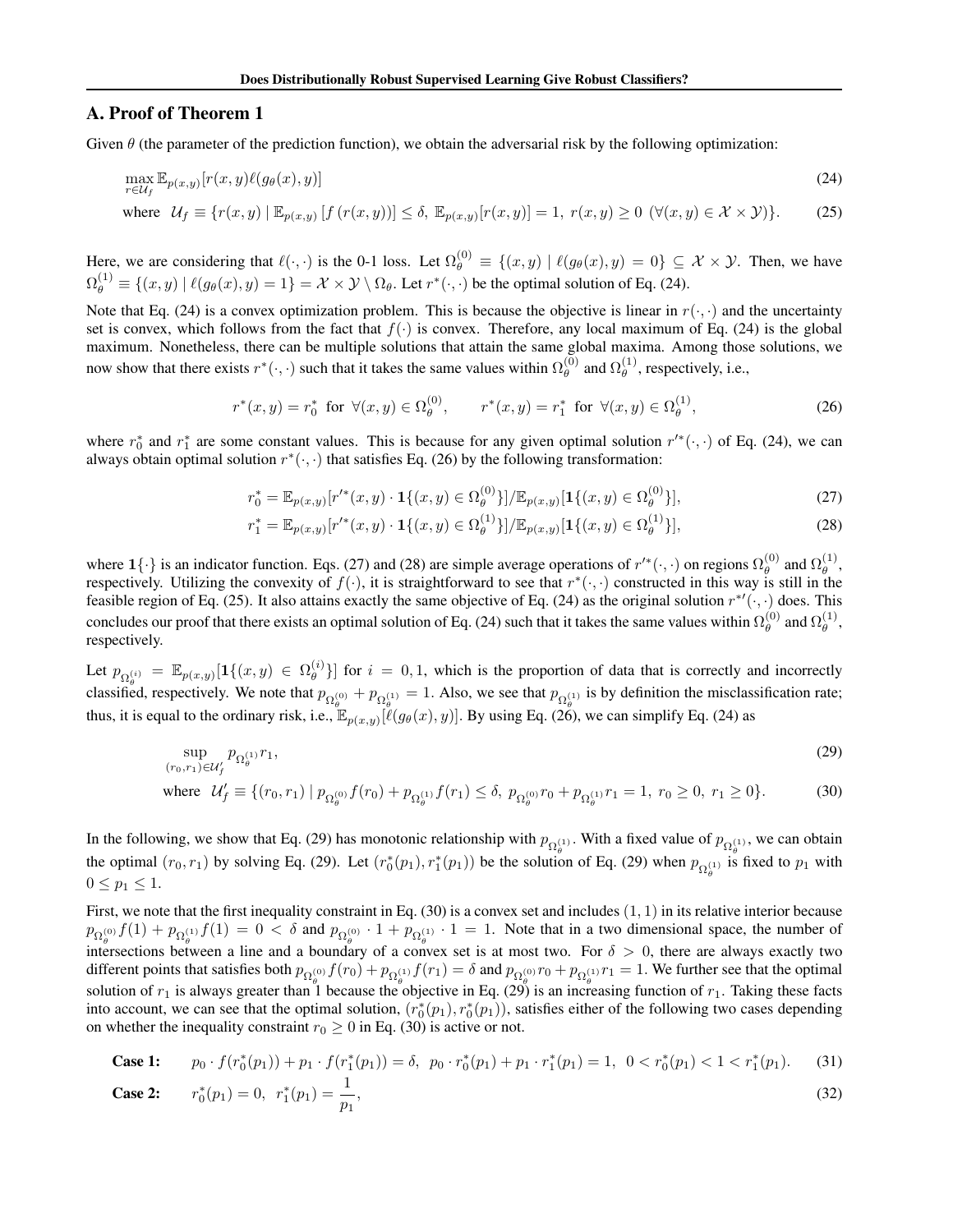where  $p_0 = 1 - p_1$ . We now show that there is the monotonic relation between  $p_{\Omega_q^{(1)}}$  and Eq. (29) for both the cases. To this end, pick any  $p'_1$  such that  $p_1 < p'_1 \leq 1$ , and let  $(r_0^*(p'_1), r_1^*(p'_1))$  be the solution of Eq. (29) when  $p_{\Omega_{\theta}^{(1)}}$  is fixed to  $p'_1$ .

Regarding Case 2 in Eq. (32), the adversarial risk in Eq. (29) is  $p_1 \cdot \frac{1}{p_1} = 1$ . On the other hand, it is easy to see that the active equality constraint stays  $r_0 \ge 0$  in Eq. (30) for  $p_{\Omega_{\theta}^{(1)}}$  larger  $p_1$ . Hence, we can show that  $r_0^*(p'_1) = 0, r_1^*(p'_1) = \frac{1}{p'_1}$ . Therefore, the adversarial risk in Eq. (29) stays  $p'_1 \cdot \frac{1}{p'_1} = 1$ . This concludes our proof for Eq. (10) in Theorem 1.

Regarding Case 1 in Eq. (31), we note that both the ordinary risk  $p_1$  and the adversarial risk  $p_1 \cdot r_1^*(p_1)$  are strictly less than 1. Our goal is to show Eq. (9) in Theorem 1, which is equivalent to showing

$$
p_1 \cdot r_1^*(p_1) < p_1' \cdot r_1^*(p_1').\tag{33}
$$

To do so, we further consider the following two sub-cases of Case 1 in Eq. (31):

Case 1-a: 
$$
p'_1 < p_1 \cdot r_1^*(p_1)
$$
 (34)

**Case 1-b:**  $p'_1 \geq p_1 \cdot r_1^*$  $\binom{1}{1}(p_1).$  (35)

In Case 1-b, we can straightforwardly show Eq. (33) as follows.

$$
p_1 \cdot r_1^*(p_1) \le p_1' < p_1' \cdot r_1^*(p_1'),\tag{36}
$$

where the last inequality follows from  $1 < r_1^*(p_1')$ *.* 

Now, assume Cases 1 and 1-a in Eqs. (31) and (34). Our goal is to show that  $r_1^*(p'_1)$  satisfies  $r_1^*(p'_1) > \frac{p_1}{p'_1} r_1^*(p_1)$  because then Eq. (33) holds. To this end, we show that

$$
r_1' = \frac{p_1}{p_1'} \cdot r_1^*(p_1) \tag{37}
$$

is contained in the relative interior (excluding the boundary) of Eq. (30) with  $p_{\Omega_4^{(1)}}$  fixed to  $p'_1$ . Then, because our objective in Eq. (29) is linear in  $r_1$ ,  $r'_1 < r_1^*(p'_1)$  holds in our setting. Then, we arrive at  $r_1^*(p'_1) > \frac{p_1}{p'_1} \cdot r_1^*(p_1)$ . Formally, our goal is to show  $r'_1$  in Eq. (37) satisfies

$$
p'_0 \cdot f(r'_0) + p'_1 \cdot f(r'_1) < \delta, \quad p'_0 r'_0 + p'_1 r'_1 = 1, \quad r'_0 > 0, \quad r'_1 > 0,\tag{38}
$$

where  $p'_0 = 1 - p'_1$ . By Eqs. (31), (37) and the second equality of Eq. (38), we have

$$
r'_0 = \frac{1 - p'_1 r'_1}{p'_0} = \frac{1 - p_1 \cdot r_1^*(p_1)}{p'_0} = \frac{p_0}{p'_0} \cdot r_0^*(p_1).
$$
 (39)

The latter two inequalities of Eq. (38), i.e.,  $r'_0 > 0$  and  $r'_1 > 0$  follow straightforwardly from the assumptions. Combining the assumption in Eq. (34) and the last inequality in Eq. (31), we have the following inequality.

$$
0 < r_0^*(p_1) < r_0' < 1 < r_1' < r_1^*(p_1). \tag{40}
$$

Thus, we can write  $r'_0$  (resp.  $r'_1$ ) as a linear interpolation of  $r_0^*(p_1)$  and 1 (resp. 1 and  $r_1^*(p_1)$ ) as follows.

$$
r'_0 = \alpha \cdot r_0^*(p_1) + (1 - \alpha) \cdot 1, \qquad r'_1 = \beta \cdot r_1^*(p_1) + (1 - \beta) \cdot 1,\tag{41}
$$

where  $0 < \alpha, \beta < 1$ . Substituting Eqs. (37) and (39), we have

$$
\alpha = \frac{1}{1 - r_0^*(p_1)} \cdot \frac{p_0' - p_0 \cdot r_0^*(p_1)}{p_0'},\tag{42}
$$

$$
\beta = \frac{1}{r_1^*(p_1) - 1} \cdot \frac{p_1 \cdot r_1^*(p_1) - p_1'}{p_1'} = \frac{1}{r_1^*(p_1) - 1} \cdot \frac{p_0' - p_0 \cdot r_0^*(p_1)}{p_1'}.
$$
\n(43)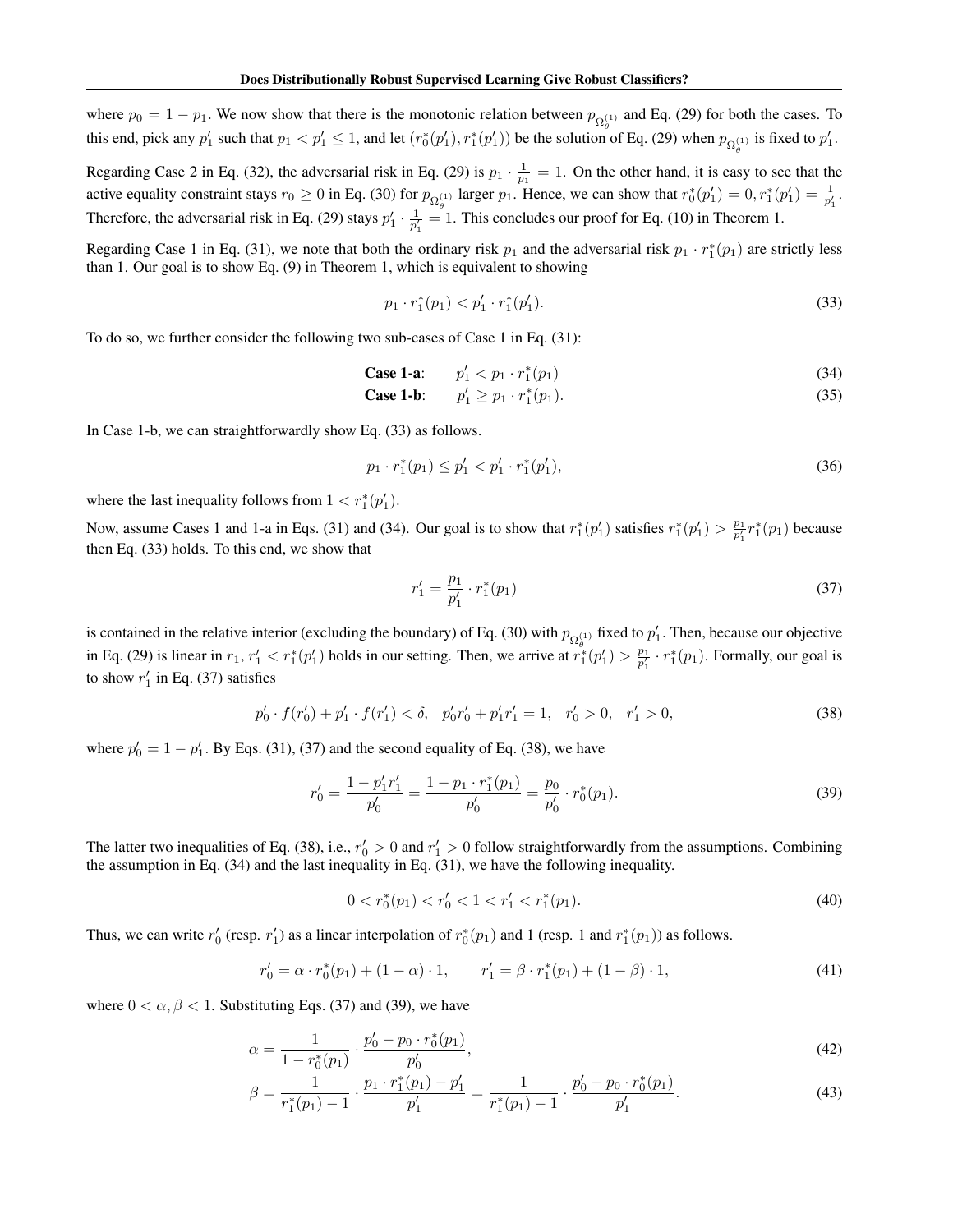Then, we have

$$
p'_{0}f(r'_{0}) + p'_{1}f(r'_{1}) = p'_{0}f(\alpha \cdot r_{0}^{*}(p_{1}) + (1 - \alpha) \cdot 1) + p'_{1}f(\beta \cdot r_{1}^{*}(p_{1}) + (1 - \beta) \cdot 1)
$$
  
\n
$$
\leq p'_{0} \cdot \{\alpha \cdot f(r_{0}^{*}(p_{1})) + (1 - \alpha) \cdot f(1)\} + p'_{1} \cdot \{\beta \cdot f(r_{1}^{*}(p_{1})) + (1 - \beta) \cdot f(1)\} \quad (\because \text{convexity of } f(\cdot))
$$
  
\n
$$
= p'_{0}\alpha \cdot f(r_{0}^{*}(p_{1})) + p'_{1}\beta \cdot f(r_{1}^{*}(p_{1})) \quad (\because f(1) = 0)
$$
  
\n
$$
= (p'_{0} - p_{0} \cdot r_{0}^{*}(p_{1})) \left(\frac{1}{1 - r_{0}^{*}(p_{1})} \cdot f(r_{0}^{*}(p_{1})) + \frac{1}{r_{1}^{*}(p_{1}) - 1} \cdot f(r_{1}^{*}(p_{1}))\right) \quad (\because \text{Eqs. (42) and (43))}
$$
  
\n
$$
= (p_{1} \cdot r_{1}^{*}(p_{1}) - p'_{1}) \left(\frac{1}{1 - r_{0}^{*}(p_{1})} \cdot f(r_{0}^{*}(p_{1})) + \frac{1}{r_{1}^{*}(p_{1}) - 1} \cdot f(r_{1}^{*}(p_{1}))\right)
$$
  
\n
$$
< (p_{1} \cdot r_{1}^{*}(p_{1}) - p_{1}) \left(\frac{1}{1 - r_{0}^{*}(p_{1})} \cdot f(r_{0}^{*}(p_{1})) + \frac{1}{r_{1}^{*}(p_{1}) - 1} \cdot f(r_{1}^{*}(p_{1}))\right) \quad (\because p'_{1} > p_{1}.)
$$
  
\n
$$
= p_{0} \cdot f(r_{0}^{*}(p_{1})) + p_{1} \cdot f(r_{1}^{*}(p_{1}))
$$
  
\n
$$
= \delta. \quad (\because \text{ the first equation of Eq. (31).})
$$

This concludes our proof that Eq. (29) has monotonic relationship with  $p_{\Omega_{\theta}^{(1)}}$ . Recall that  $p_{\Omega_{\theta}^{(1)}}$  is by definition equal to the ordinary risk,  $\mathcal{R}(\theta)$ . Therefore, for any pair of parameters  $\theta_1$  and  $\theta_2$ , if  $\mathcal{R}_{\text{adv}}(\theta_1) < 1$ , we have

$$
\mathcal{R}(\theta_1) < \mathcal{R}(\theta_2) \Longrightarrow \mathcal{R}_{\text{adv}}(\theta_1) < \mathcal{R}_{\text{adv}}(\theta_2). \tag{44}
$$

To show that the opposite direction of Eq. (44) holds, we need to show that any pair of parameters  $\theta_1$  and  $\theta_2$ , the following holds:

$$
\mathcal{R}(\theta_1) = \mathcal{R}(\theta_2) \Longrightarrow \mathcal{R}_{\text{adv}}(\theta_1) = \mathcal{R}_{\text{adv}}(\theta_2). \tag{45}
$$

This is obvious from Eq. (29) because the adversarial risk depends on the parameter of the model *only through the risk of the model*. This concludes the proof of Theorem 1, in which the adversarial risk and ordinary risk are compared. For the case of empirical approximations, the same argument can be used by replacing the expectations with empirical averages.  $\Box$ 

## B. Proof of Theorem 2

We prove by contradiction. Let  $\Omega$  be the subset of  $\mathbb{R}^{|\mathcal{Y}|}$ . We consider the multi-class classification and assume that the loss  $\ell(\cdot, \cdot): \Omega \times \mathcal{Y} \to \mathbb{R}_{\geq 0}$  is classification-calibrated. Although we will mainly focus on a multi-class classification scenario, our proof easily extends to a binary classification scenario, which we will discuss at the end of the proof.

Let  $q(\cdot): \mathcal{X} \to \mathbb{R}^K$  be prediction function, where K is the number of classes. Assume the prediction function, q, can take any measurable functions. Then, *g*<sup>∗</sup> that minimizes the ordinary risk using the classification-calibrated loss, ℓ(*·, ·*), i.e.,

$$
g^* = \underset{g}{\arg\min} \mathbb{E}_{p(x,y)} \left[ \ell(g(x), y) \right]
$$

$$
= \underset{g}{\arg\min} \mathbb{E}_{p(x)} \left[ \sum_{y \in \mathcal{Y}} p(y|x) \ell(g(x), y) \right], \tag{46}
$$

is the Bayes optimal classifier<sup>10</sup> (Bartlett et al., 2006; Tewari & Bartlett, 2007).

Our goal is to show that  $g^{(adv)}$  that minimizes the adversarial risk using classification-calibrated loss is also Bayes optimal w.r.t.  $p(x, y)$ . More specifically, we consider

$$
g^{(\text{adv})} = \underset{g}{\text{arg min}} \sup_{q: \mathcal{D}_f[q||p] \le \delta} \mathbb{E}_{q(x,y)}[\ell(g(x), y)] \tag{47}
$$

$$
= \underset{g}{\arg\min} \underset{r(\cdot,\cdot)\in\mathcal{U}_f}{\sup} \mathbb{E}_{p(x,y)} \left[ r(x,y)\ell(g(x),y) \right]. \tag{48}
$$

<sup>&</sup>lt;sup>10</sup>The classifier that minimizes the mis-classification rate for the training density  $p(x, y)$  (the 0-1 loss is considered), i.e., the classifier whose prediction on *x* is equal to arg  $\max_{y \in \mathcal{Y}} p(y|x)$ .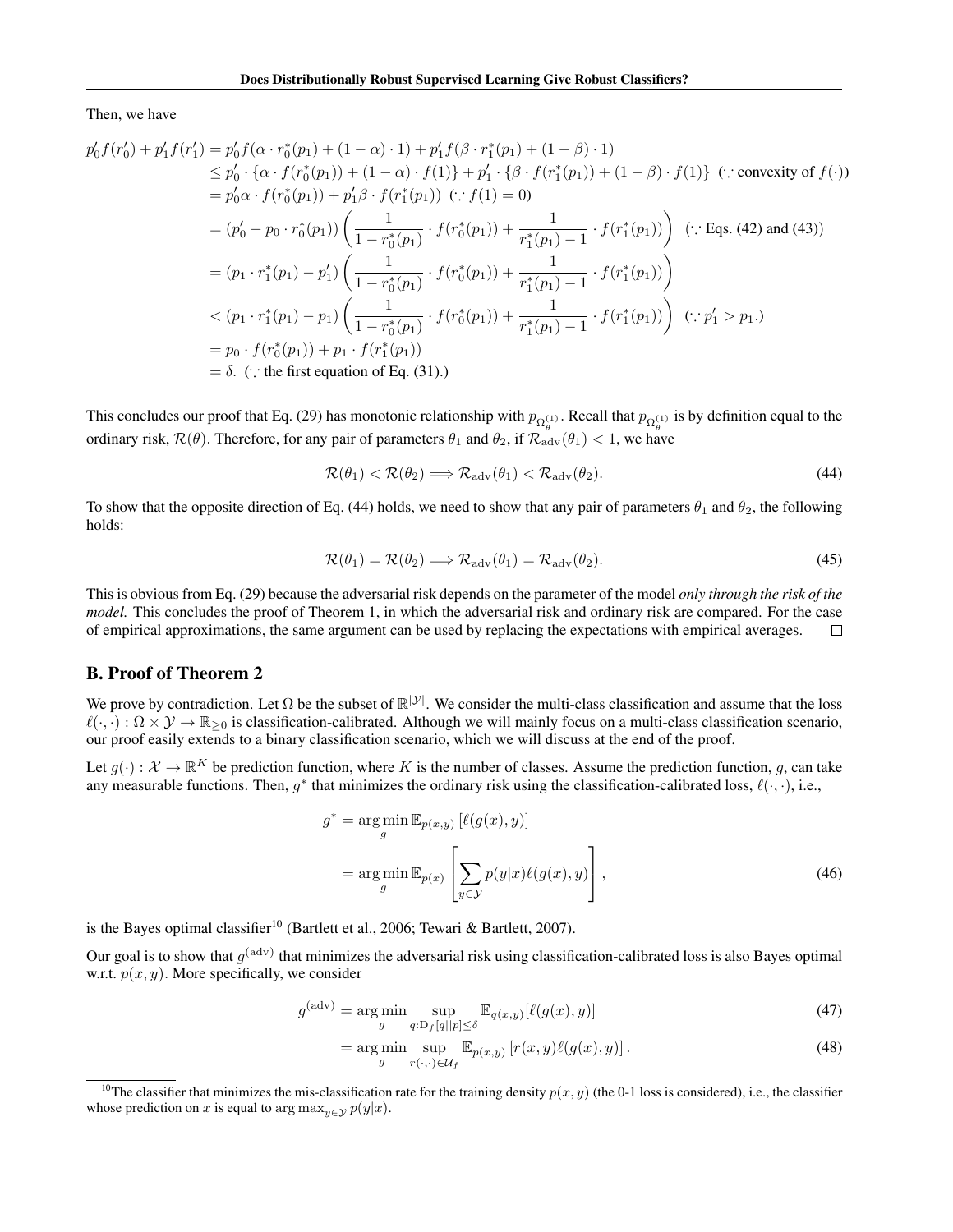Recall that  $q(x, y)$  in Eq. (47) and  $r(x, y)$  in Eq. (48) are related by  $r(x, y) \equiv q(x, y)/p(x, y)$ . In the following, with a slight abuse of notation, we denote  $r(x) \equiv q(x)/p(x)$  and  $r(y|x) \equiv q(y|x)/p(y|x)$ . Obviously, we have  $r(x, y) = r(x)r(y|x)$ .

Let  $r^*(\cdot, \cdot)$  be the solution of the inner maximization of Eq. (48) with  $g^{\text{(adv)}}$ , i.e.,

$$
r^*(\cdot, \cdot) = \underset{r(\cdot, \cdot) \in \mathcal{U}_f}{\arg \max} \mathbb{E}_{p(x,y)} \left[ r(x,y) \ell(g^{(\text{adv})}(x), y) \right]. \tag{49}
$$

Then, by Danskin's theorem (Danskin, 1966), Eq. (48) can be rewritten as

$$
g^{(\text{adv})} = \underset{g}{\arg\min} \mathbb{E}_{p(x,y)} \left[ r^*(x,y)\ell(g(x),y) \right]
$$
  
\n
$$
= \underset{g}{\arg\min} \mathbb{E}_{p(x)} \left[ r^*(x)\mathbb{E}_{p(y|x)}[r^*(y|x)\ell(g(x),y)] \right]
$$
  
\n
$$
= \underset{g}{\arg\min} \mathbb{E}_{p(x)} \left[ r^*(x) \sum_{y \in \mathcal{Y}} p(y|x)r^*(y|x)\ell(g(x),y) \right].
$$
 (50)

Now, suppose that  $g^{(\text{adv})}$  is not Bayes optimal almost surely over  $q^*(x) \equiv r^*(x)p(x)$ . Then, we have

$$
\int_{x \in \mathcal{S}} q^*(x) dx > 0,\tag{51}
$$

where

$$
S \equiv \left\{ x \mid x \in \mathcal{X}, \ p(x) > 0, \ q^*(x) > 0, \ \underset{y \in \mathcal{Y}}{\arg \max} \ p(y|x) \neq \underset{y \in \mathcal{Y}}{\arg \max} \ g_y^{\text{(adv)}}(x) \right\}. \tag{52}
$$

In the following, we denote *x* ∈ *S* by  $x^{\dagger}$ , i.e., whenever we denote  $x^{\dagger}$ , we implicitly assume  $x^{\dagger}$  ∈ *S*. We immediately have  $r^*(x^{\dagger}) = q^*(x^{\dagger})/p(x^{\dagger}) > 0$ . We let  $y^{(\text{max})}(x^{\dagger}) \equiv \arg \max_{y \in \mathcal{Y}} p(y|x^{\dagger})$  and  $y^{(\text{adv})}(x^{\dagger}) \equiv \arg \max_{y \in \mathcal{Y}} g_y^{(\text{adv})}(x^{\dagger})$ . Since  $\ell(\cdot, \cdot)$  is classification-calibrated, from Eq. (50) and the definition of the classification-calibrated loss (Bartlett et al., 2006; Tewari & Bartlett, 2007), we have

$$
y^{(\text{adv})}(x^{\dagger}) = \underset{y \in \mathcal{Y}}{\arg \max} \, p(y|x^{\dagger}) r^*(y|x^{\dagger}). \tag{53}
$$

Because we have  $x^{\dagger} \in S$ ,  $y^{(\text{adv})}(x^{\dagger}) \neq y^{(\text{max})}(x^{\dagger})$  holds. Thus, we have

$$
p(y^{(\text{adv})}(x^{\dagger})|x^{\dagger})r^*(y^{(\text{adv})}(x^{\dagger})|x^{\dagger}) > p(y^{(\text{max})}(x^{\dagger})|x^{\dagger})r^*(y^{(\text{max})}(x^{\dagger})|x^{\dagger}).
$$
\n(54)

Combining this with  $p(y^{(\text{max})}(x^{\dagger})|x^{\dagger}) > p(y^{(\text{adv})}(x^{\dagger})|x^{\dagger})$ , we have

$$
r^*(y^{(\text{adv})}(x^{\dagger})|x^{\dagger}) > r^*(y^{(\text{max})}(x^{\dagger})|x^{\dagger}) > 0.
$$
 (55)

We construct a new ratio function,  $r_{\text{new}}(\cdot, \cdot)$ , by the following operations. We first set  $r_{\text{new}}(x, y) \leftarrow r^*(x, y)$  for all  $(x, y) \in \mathcal{X} \times \mathcal{Y}$ . Then, for  $\forall x \in \mathcal{S}$ , we let

$$
r_{\text{new}}(y^{(\text{max})}(x)|x) \leftarrow r^*(y^{(\text{max})}(x)|x) + \epsilon \cdot p(y^{(\text{adv})}(x)|x),\tag{56}
$$

$$
r_{\text{new}}(y^{(\text{adv})}(x)|x) \leftarrow r^*(y^{(\text{adv})}(x)|x) - \epsilon \cdot p(y^{(\text{max})}(x)|x),\tag{57}
$$

where  $\epsilon > 0$  is a sufficiently small number. We show that such  $r_{\text{new}}(\cdot, \cdot)$  is still in  $\mathcal{U}_f$ . As shown in Eqs. (56) and (57), the value of  $r_{\text{new}}(\cdot, \cdot)$  changed from  $r^*(\cdot, \cdot)$  only in S. Therefore, given that  $r^*(\cdot, \cdot) \in \mathcal{U}_f$ , in order to show  $r_{\text{new}}(\cdot, \cdot) \in \mathcal{U}_f$ , it is sufficient to show the following three equality/inequalities:

$$
\mathbb{E}_{p(x,y)}\left[f\left(r_{\text{new}}(x,y)\right)\right] \leq \delta, \ \mathbb{E}_{p(x,y)}\left[r_{\text{new}}(x,y)\right] = 1, \ r_{\text{new}}(x,y) \geq 0 \ (\forall (x,y) \in \mathcal{X} \times \mathcal{Y}).\tag{58}
$$

Because we know  $r^*(\cdot, \cdot) \in \mathcal{U}_f$ , it is sufficient to show

$$
\mathbb{E}_{p(x,y)}[f(r_{\text{new}}(x,y))] \leq \mathbb{E}_{p(x,y)}[f(r^*(x,y))],
$$
  
\n
$$
\mathbb{E}_{p(x,y)}[r_{\text{new}}(x,y)] = \mathbb{E}_{p(x,y)}[r^*(x,y)],
$$
  
\n
$$
r_{\text{new}}(x,y) \geq 0, \forall (x,y) \in \mathcal{X} \times \mathcal{Y}.
$$
\n(59)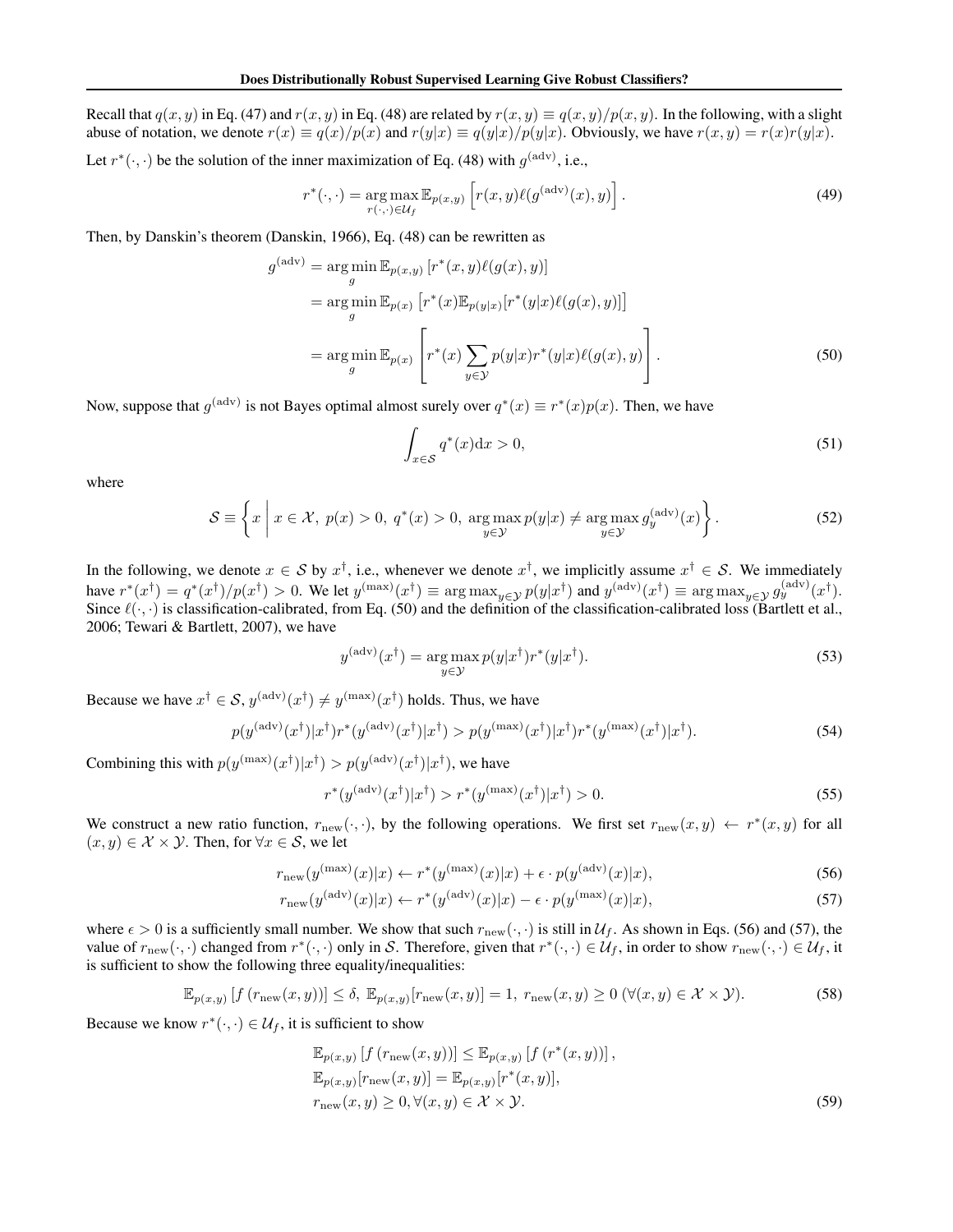Furthermore,  $r_{\text{new}}(\cdot, \cdot)$  only differs from  $r^*(\cdot, \cdot)$  in  $(x, y^{(\text{max})}) \in S \times Y$  and  $(x, y^{(\text{adv})}) \in S \times Y$ . Therefore, to show Eq. (59), all we need to show is

$$
\int_{x \in S} \left\{ p(x, y^{(\text{adv})}(x)) \cdot f(r_{\text{new}}(x, y^{(\text{adv})}(x))) + p(x^{\dagger}, y^{(\text{max})}(x)) \cdot f(r_{\text{new}}(x, y^{(\text{max})}(x))) \right\} dx
$$
\n
$$
\leq \int_{x \in S} \left\{ p(x, y^{(\text{adv})}(x)) \cdot f(r^*(x, y^{(\text{adv})}(x))) + p(x, y^{(\text{max})}(x)) \cdot f(r^*(x, y^{(\text{max})}(x))) \right\} dx,
$$
\n(60)

$$
\int_{x \in \mathcal{S}} \left\{ p(x, y^{(\text{adv})}(x)) \cdot r_{\text{new}}(x, y^{(\text{adv})}(x)) + p(x, y^{(\text{max})}(x)) \cdot r_{\text{new}}(x, y^{(\text{max})}(x)) \right\} dx
$$
\n
$$
= \int_{x \in \mathcal{S}} \left\{ p(x, y^{(\text{adv})}(x)) \cdot r^*(x, y^{(\text{adv})}(x)) + p(x, y^{(\text{max})}(x)) \cdot r^*(x, y^{(\text{max})}(x)) \right\} dx,
$$
\n
$$
r_{\text{new}}(x, y^{(\text{adv})}(x)) \ge 0, \ r_{\text{new}}(x, y^{(\text{max})}(x)) \ge 0, \ \forall x \in \mathcal{S}.
$$
\n
$$
(62)
$$

First, since  $r^*(y^{(\text{adv})}(x^{\dagger})|x^{\dagger}) > 0$  holds from Eq. (54),  $r_{\text{new}}(y^{(\text{adv})}(x^{\dagger})|x^{\dagger}) = r^*(y^{(\text{adv})}(x^{\dagger})|x^{\dagger}) - \epsilon \cdot p(y^{(\text{max})}(x^{\dagger})|x^{\dagger}) \ge$ 0 holds for sufficiently small  $\epsilon$ . Thus,  $r_{\text{new}}(x^{\dagger}, y^{(\text{adv})}(x^{\dagger})) = r_{\text{new}}(y^{(\text{adv})}(x^{\dagger})|x^{\dagger})r(x^{\dagger}) \ge 0$ . Hence, Eq. (62) holds for sufficiently small  $\epsilon$ . Also, Eq. (61) follows because

Integrand of L.H.S. of Eq. (61)

$$
=p(x^{\dagger}, y^{(\text{adv})}(x^{\dagger})) \cdot \left[r_{\text{new}}(x^{\dagger}) \cdot \left\{r^{*}(y^{(\text{adv})}(x^{\dagger})|x^{\dagger}) - \epsilon \cdot p(y^{(\text{max})}(x^{\dagger})|x^{\dagger})\right\}\right] + p(x^{\dagger}, y^{(\text{max})}(x^{\dagger})) \cdot \left[r_{\text{new}}(x^{\dagger}) \cdot \left\{r^{*}(y^{(\text{max})}(x^{\dagger})|x^{\dagger}) + \epsilon \cdot p(y^{(\text{adv})}(x^{\dagger})|x^{\dagger})\right\}\right] = p(x^{\dagger}, y^{(\text{adv})}(x^{\dagger})) \cdot \left[r^{*}(x^{\dagger}) \cdot \left\{r^{*}(y^{(\text{adv})}(x^{\dagger})|x^{\dagger}) - \epsilon \cdot p(y^{(\text{max})}(x^{\dagger})|x^{\dagger})\right\}\right]
$$
(63)

$$
+ p(x^{\dagger}, y^{(\max)}(x^{\dagger})) \cdot \left[ r^*(x^{\dagger}) \cdot \left\{ r^*(y^{(\max)}(x^{\dagger}) | x^{\dagger}) + \epsilon \cdot p(y^{(\text{adv})}(x^{\dagger}) | x^{\dagger}) \right\} \right]
$$
(64)

$$
= p(x^{\dagger}, y^{(\text{adv})}(x^{\dagger})) \cdot r^*(x^{\dagger}, y^{(\text{adv})}(x^{\dagger})) + p(x^{\dagger}, y^{(\text{max})}(x^{\dagger})) \cdot r^*(x^{\dagger}, y^{(\text{max})}(x^{\dagger})) + \epsilon \cdot r^*(x^{\dagger})p(x^{\dagger}) \underbrace{\left\{ p(y^{(\text{adv})}(x^{\dagger})|x^{\dagger})p(y^{(\text{max})}(x^{\dagger})|x^{\dagger}) - p(y^{(\text{max})}(x^{\dagger})|x^{\dagger})p(y^{(\text{adv})}(x^{\dagger})|x^{\dagger}) \right\}}_{=0}
$$
(65)

## $=$  Integrand of R.H.S. of Eq. (61) (66)

$$
(66)
$$

Finally, we show Eq. (60). Substituting Eqs. (56) and (57) into the L.H.S. of Eq. (60), we have

Integrand of L.H.S. of Eq. (60)

$$
= p(x^{\dagger}) \cdot \left\{ p(y^{(\text{adv})}(x^{\dagger}) | x^{\dagger}) \cdot f\left(r^*(x^{\dagger}, y^{(\text{adv})}(x^{\dagger})) - \epsilon \cdot r^*(x^{\dagger}) p(y^{(\text{max})}(x^{\dagger}) | x^{\dagger})\right) \right. \\
\left. + p(y^{(\text{max})}(x^{\dagger}) | x^{\dagger}) \cdot f\left(r^*(x^{\dagger}, y^{(\text{max})}(x^{\dagger})) + \epsilon \cdot r^*(x^{\dagger}) p(y^{(\text{adv})}(x^{\dagger}) | x^{\dagger})\right) \right\}.
$$
\n(67)

Because  $f(\cdot)$  is differentiable, we can apply the first order Taylor expansion to the two terms involving  $f(\cdot)$  in Eq. (67) as

$$
f\left(r^*(x^{\dagger}, y^{(\text{adv})}(x^{\dagger})) - \epsilon \cdot r^*(x^{\dagger})p(y^{(\text{max})}(x^{\dagger})|x^{\dagger})\right)
$$
  
\n
$$
= f\left(r^*(x^{\dagger}, y^{(\text{adv})}(x^{\dagger}))\right) - \epsilon \cdot f'\left(r^*(x^{\dagger}, y^{(\text{adv})}(x^{\dagger}))\right) \cdot r^*(x^{\dagger})p(y^{(\text{max})}(x^{\dagger})|x^{\dagger}) + \mathcal{O}(\epsilon^2),
$$
  
\n
$$
f\left(r^*(x^{\dagger}, y^{(\text{max})}(x^{\dagger})) + \epsilon \cdot r^*(x^{\dagger})p(y^{(\text{adv})}(x^{\dagger})|x^{\dagger})\right)
$$
  
\n
$$
= f\left(r^*(x^{\dagger}, y^{(\text{max})}(x^{\dagger}))\right) + \epsilon \cdot f'\left(r^*(x^{\dagger}, y^{(\text{max})}(x^{\dagger}))\right) \cdot r^*(x^{\dagger})p(y^{(\text{adv})}(x^{\dagger})|x^{\dagger}) + \mathcal{O}(\epsilon^2).
$$
 (68)

Substituting Eq. (68) into Eq. (67), we have

Integrand of L.H.S. of Eq. (60)

$$
=p(x^{\dagger},y^{(\text{adv})}(x^{\dagger})) \cdot f\left(r^{*}(x^{\dagger},y^{(\text{adv})}(x^{\dagger}))\right)+p(x^{\dagger},y^{(\text{max})}(x^{\dagger})) \cdot f\left(r^{*}(x^{\dagger},y^{(\text{max})}(x^{\dagger}))\right) + \epsilon \cdot r^{*}(x^{\dagger})p(y^{(\text{max})}(x^{\dagger})|x^{\dagger})p(y^{(\text{adv})}(x^{\dagger})|x^{\dagger}) \cdot \left\{f'\left(r^{*}(x^{\dagger},y^{(\text{max})}(x^{\dagger}))\right)-f'\left(r^{*}(x^{\dagger},y^{(\text{adv})}(x^{\dagger}))\right)\right\} + \mathcal{O}(\epsilon^{2}), \quad (69)
$$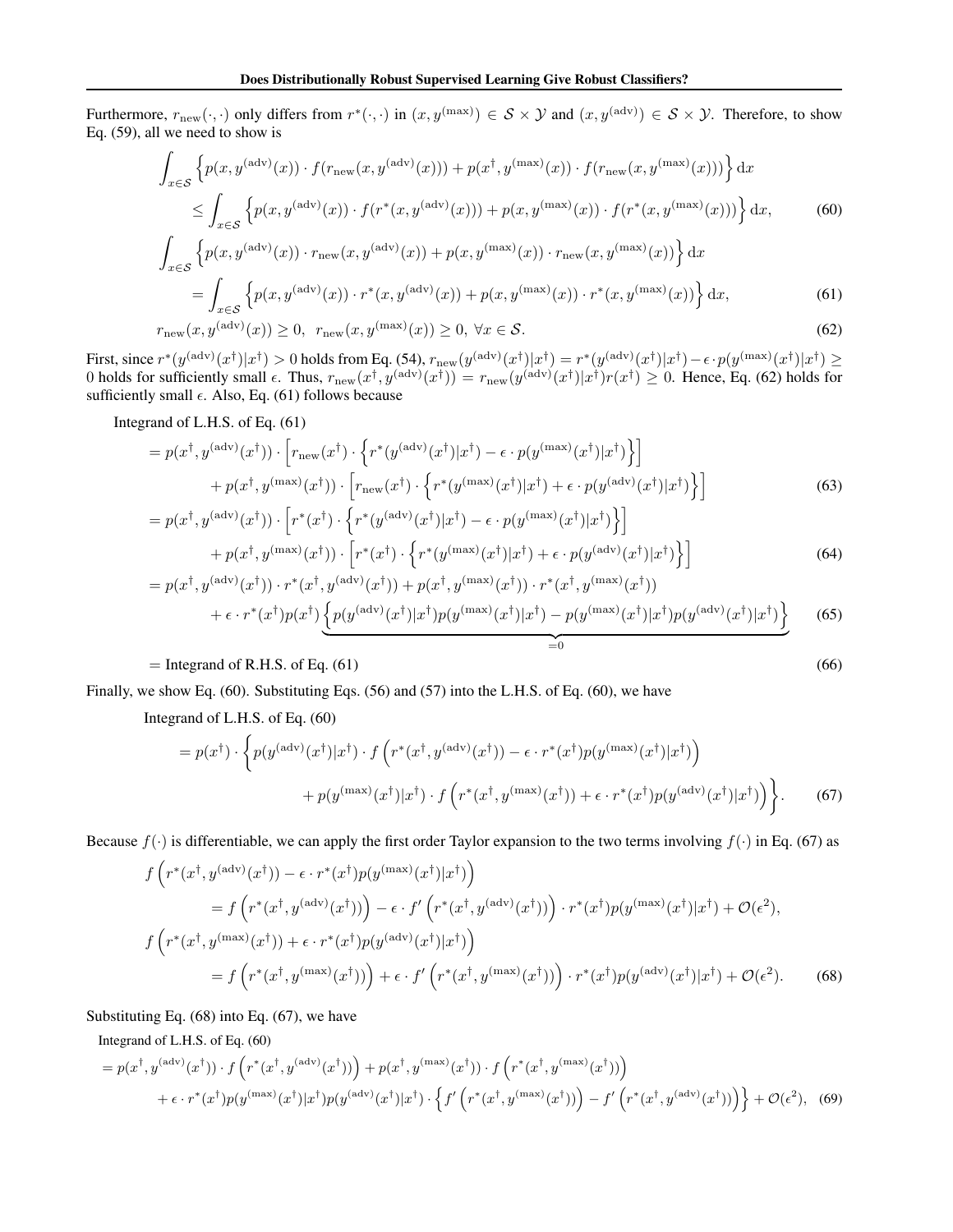Since  $f(\cdot)$  is convex, its derivative  $f'(\cdot)$  is non-decreasing. Also  $r^*(x^{\dagger}, y^{(\text{adv})}(x^{\dagger})) > r^*(x^{\dagger}, y^{(\text{max})}(x^{\dagger}))$  holds because of Eq. (55). Therefore, we have  $f'(r^*(x^{\dagger}, y^{(\text{max})}(x^{\dagger}))) - f'(r^*(x^{\dagger}, y^{(\text{adv})}(x^{\dagger}))) \leq 0.$ 

First, assume  $f'(r^*(x^{\dagger}, y^{(\max)}(x^{\dagger}))) - f'(r^*(x^{\dagger}, y^{(\text{adv})}(x^{\dagger}))) = 0$ . Then,  $f(\cdot)$  is exactly linear in the interval of  $[r^*(x^{\dagger}, y^{(\text{max})}(x^{\dagger})), r^*(x^{\dagger}, y^{(\text{adv})}(x^{\dagger}))]$ ; hence,  $\mathcal{O}(\epsilon^2)$  term in Eq. (69) is exactly 0 for sufficiently small  $\epsilon$ . Hence, we have

Eq. (69) = 
$$
p(x^{\dagger}, y^{(\text{adv})}(x^{\dagger})) \cdot f(r^*(x^{\dagger}, y^{(\text{adv})}(x^{\dagger}))) + p(x^{\dagger}, y^{(\text{max})}(x^{\dagger})) \cdot f(r^*(x^{\dagger}, y^{(\text{max})}(x^{\dagger})))
$$
  
= Integral of R.H.S. of Eq. (60). (70)

Next, assume  $f'(r^*(x^{\dagger}, y^{(\max)}(x^{\dagger}))) - f'(r^*(x^{\dagger}, y^{(\text{adv})}(x^{\dagger}))) < 0$ . In this case, since the coefficient of  $\epsilon$  in Eq. (71) is negative, there exits sufficiently small  $\epsilon > 0$  such that

$$
\epsilon \cdot \underbrace{r^*(x^\dagger)}_{>0} \underbrace{p(y^{(\max)}(x^\dagger)|x^\dagger)p(y^{(\text{adv})}(x^\dagger)|x^\dagger)}_{>0} \cdot \underbrace{\left\{f'\left(r^*(x^\dagger, y^{(\text{max})}(x^\dagger))\right) - f'\left(r^*(x^\dagger, y^{(\text{adv})}(x^\dagger))\right)\right\}}_{<0} + \mathcal{O}(\epsilon^2) < 0 \quad (71)
$$

Thus, we have

Eq. (69) 
$$
p(x^{\dagger}, y^{(\text{adv})}(x^{\dagger})) \cdot f(r^{*}(x^{\dagger}, y^{(\text{adv})}(x^{\dagger}))) + p(x^{\dagger}, y^{(\text{max})}(x^{\dagger})) \cdot f(r^{*}(x^{\dagger}, y^{(\text{max})}(x^{\dagger})))
$$
  
= R.H.S. of Eq. (60). (72)

In both Eqs. (70) and (72), by taking an integral in  $S$ , Eq. (60) holds.

In summary, since Eqs. (60), (61) and (62) all hold, the newly constructed,  $r_{\text{new}}(\cdot, \cdot)$ , is still in  $\mathcal{U}_f$ .

We now show that  $r_{\text{new}}(\cdot, \cdot)$  actually gives larger objective of Eq. (49) than  $r^*(\cdot, \cdot)$ , which contradicts Eq. (49). Since the value of  $r_{\text{new}}(\cdot, \cdot)$  is mostly the same as that of  $r^*(\cdot, \cdot)$  except that we have Eqs. (56) and (57), we only need to consider the part they differ. Therefore, it is sufficient to show

$$
\int_{x \in S} p(x)r^*(x) \underbrace{\left\{ p(y^{(\text{adv})}(x)|x)r_{\text{new}}(y^{(\text{adv})}(x)|x)\ell(g^{(\text{adv})}(x), y^{(\text{adv})}(x)) + p(y^{(\text{max})}(x)|x)r_{\text{new}}(y^{(\text{max})}(x)|x)\ell(g^{(\text{adv})}(x), y^{(\text{max})}(x)) \right\}}_{(a)} dx
$$
\n
$$
> \int_{x \in S} p(x)r^*(x) \underbrace{\left\{ p(y^{(\text{adv})}(x)|x)r^*(y^{(\text{adv})}(x)|x)\ell(g^{(\text{adv})}(x), y^{(\text{adv})}(x)) + p(y^{(\text{max})}(x)|x)r^*(y^{(\text{max})}(x)|x)\ell(g^{(\text{adv})}(x), y^{(\text{max})}(x)) \right\}}_{(b)} dx.
$$
\n(73)

Subtracting (b) from (a) in Eq. (73), and using Eqs. (56) and (57), we have

$$
p(y^{(\text{adv})}(x^{\dagger})|x^{\dagger})\ell(g^{(\text{adv})}(x^{\dagger}), y^{(\text{adv})}(x^{\dagger})) \left\{ r_{\text{new}}(y^{(\text{adv})}(x^{\dagger})|x^{\dagger}) - r^{*}(y^{(\text{adv})}(x^{\dagger})|x^{\dagger}) \right\} + p(y^{(\text{max})}(x^{\dagger})|x^{\dagger})\ell(g^{(\text{adv})}(x^{\dagger}), y^{(\text{max})}(x^{\dagger})) \left\{ r_{\text{new}}(y^{(\text{max})}(x^{\dagger})|x^{\dagger}) - r^{*}(y^{(\text{max})}(x^{\dagger})|x^{\dagger}) \right\} = \epsilon \cdot p(y^{(\text{adv})}(x^{\dagger})|x^{\dagger})p(y^{(\text{max})}(x^{\dagger})|x^{\dagger}) \left\{ -\ell(g^{(\text{adv})}(x^{\dagger}), y^{(\text{adv})}(x^{\dagger})) + \ell(g^{(\text{adv})}(x^{\dagger}), y^{(\text{max})}(x^{\dagger})) \right\}. (74)
$$

 $\text{We now show}~~\ell(g^{(\text{adv})}(x^{\dagger}),y^{(\text{max})}(x^{\dagger}))~~>~~\ell(g^{(\text{adv})}(x^{\dagger}),y^{(\text{adv})}(x^{\dagger})).~~\text{ Suppose }~\ell(g^{(\text{adv})}(x^{\dagger}),y^{(\text{max})}(x^{\dagger}))~~\leq~\ell(g^{(\text{adv})}(x^{\dagger}),y^{(\text{max})}(x^{\dagger}))~~\leq~\ell(g^{(\text{adv})}(x^{\dagger}),y^{(\text{max})}(x^{\dagger}))~~\leq~\ell(g^{(\text{adv})}(x^{\dagger}),y^{(\text{max})}(x^{\dagger}))~~\leq~\$  $\ell(g^{(\text{adv})}(x^{\dagger}), y^{(\text{adv})}(x^{\dagger}))$ . Construct  $g' \in \mathbb{R}^K$  by swapping the  $y^{(\text{max})}$ -th and  $y^{(\text{adv})}$ -th elements of  $g^{(\text{adv})}(x^{\dagger})$ , while retaining other elements to be exactly the same. Then, because of the assumption that  $\ell(\cdot, \cdot)$  is invariant to class permutation, we have  $\ell(g', y^{(\max)}(x^{\dagger})) = \ell(g^{(\text{adv})}(x^{\dagger}), y^{(\text{adv})}(x^{\dagger}))$  and  $\ell(g', y^{(\text{adv})}(x^{\dagger})) = \ell(g^{(\text{adv})}(x^{\dagger}), y^{(\text{max})}(x^{\dagger}))$ . Combining this with Eq.  $(54)$ , we have

$$
p(y^{(\text{adv})}(x^{\dagger})|x^{\dagger})r^{*}(y^{(\text{adv})}(x^{\dagger})|x^{\dagger}) \cdot \ell(g', y^{(\text{adv})}(x^{\dagger})) + p(y^{(\text{max})}(x^{\dagger})|x^{\dagger})r^{*}(y^{(\text{max})}(x^{\dagger})|x^{\dagger}) \cdot \ell(g', y^{(\text{max})}(x^{\dagger}))
$$
  

$$
< p(y^{(\text{adv})}(x^{\dagger})|x^{\dagger})r^{*}(y^{(\text{adv})}(x^{\dagger})|x^{\dagger}) \cdot \ell(g^{(\text{adv})}(x^{\dagger}), y^{(\text{adv})}(x^{\dagger})) + p(y^{(\text{max})}(x^{\dagger})|x^{\dagger})r^{*}(y^{(\text{max})}(x^{\dagger})|x^{\dagger}) \cdot \ell(g^{(\text{adv})}(x^{\dagger}), y^{(\text{max})}(x^{\dagger})),
$$
(75)

which is in contradiction with the fact that  $g^{(adv)}$  achieves the minimal value of Eq. (50). Therefore, we have  $\ell(g^{(\text{adv})}(x^{\dagger}), y^{(\text{max})}(x^{\dagger})) > \ell(g^{(\text{adv})}(x^{\dagger}), y^{(\text{adv})}(x^{\dagger})).$  Hence, Eq. (74) is positive. Multiplying Eq. (74) by  $p(x)r^{*}(x)$ and taking an integral in  $S$ , it is still positive because of Eq. (51). Thus, we have Eq. (73).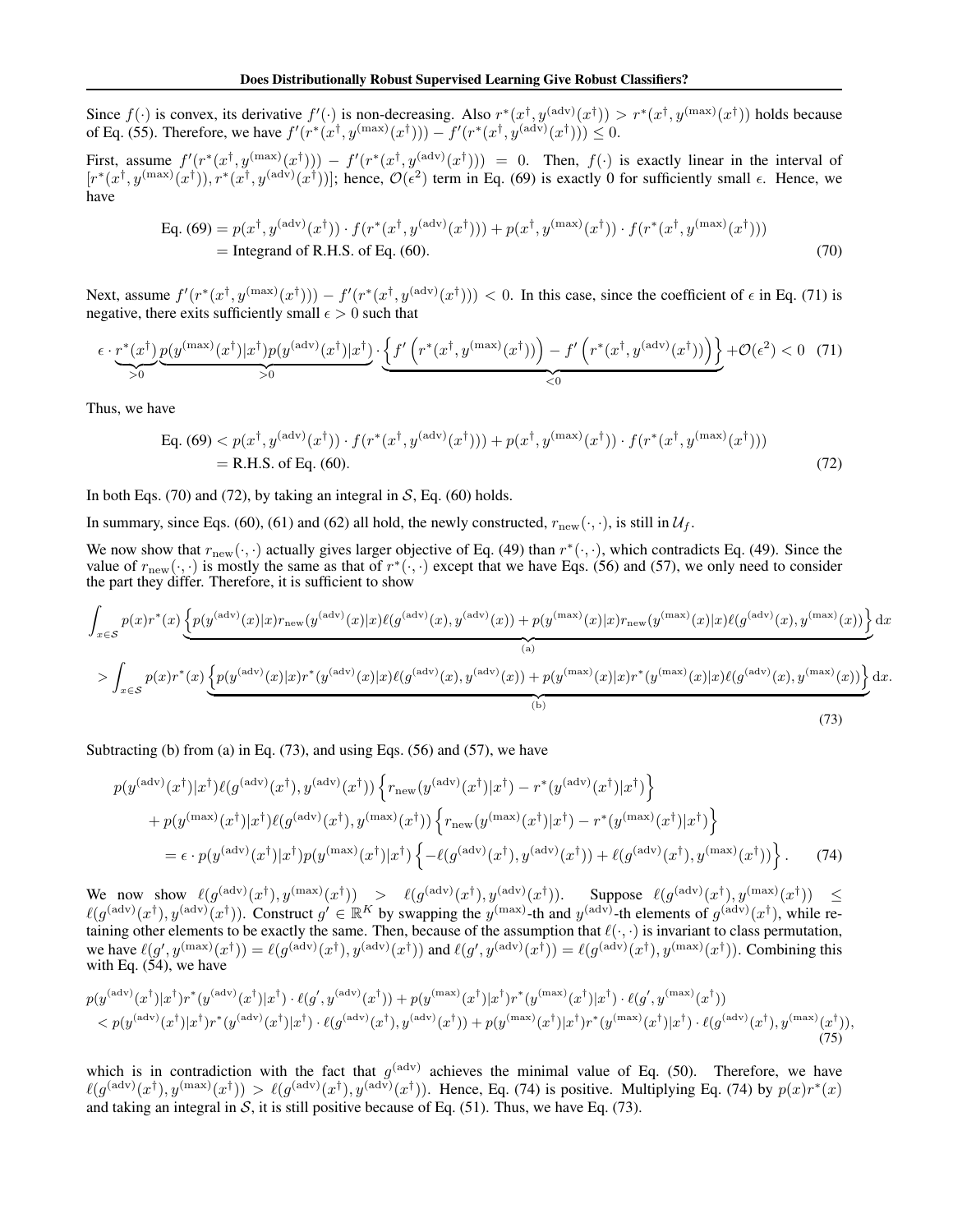In conclusion, using  $r_{\text{new}}(\cdot, \cdot)$  gives larger objective of Eq. (49) than  $r^*(\cdot, \cdot)$ . This contradicts the fact that  $r^*(\cdot, \cdot)$  is the solution of Eq. (49). Therefore,  $g^{(\text{adv})}$ , which is obtained via ARM in Eq. (47), is Bayes optimal and coincides with  $g^*$ that is obtained via ordinary RM in Eq. (46).

So far, we showed that  $g^{(adv)}$ , which is any solution of ARM, coincides with the Bayes optimal classifier almost surely over  $q^*(x)$ . We now turn our focus to the region

$$
S' \equiv \{x \mid x \in \mathcal{X}, \ p(x) > 0, \ q^*(x) = 0\} \,. \tag{76}
$$

Because  $g^{(adv)}$  is chosen from all measurable functions, its function value at *x* is obtained in a point-wise manner:

$$
g^{(\text{adv})}(x) = \underset{\hat{y} \in \mathbb{R}^K}{\arg \min} \sum_{y \in \mathcal{Y}} p(y|x) r^*(y|x) \ell(\hat{y}, y). \tag{77}
$$

For  $x \in S'$ , we immediately have  $r^*(x) = q^*(x)/p(x) = 0$ . Then, for all  $x \in S'$ , we have  $r^*(x, y) = 0$  for any  $r(y|x), y \in Y$ . Therefore, for  $x \in S'$ , we can *virtually* set  $r^*(y|x) = 1$  for all  $y \in Y$ . Substituting this to Eq. (77), we have

$$
g^{(\text{adv})}(x) = \underset{\widehat{y} \in \mathbb{R}^K}{\arg \min} \sum_{y \in \mathcal{Y}} p(y|x) \ell(\widehat{y}, y), \text{ for } x \in \mathcal{S}'. \tag{78}
$$

If follows from Eq. (78) and the use of the classification-calibrated loss that

$$
\arg\max_{y} g_y^{\text{(adv)}}(x) = \arg\max_{y} p(y|x), \quad \text{for } x \in \mathcal{S}'.\tag{79}
$$

This particular  $g^{(\text{adv})}$  coincides with the Bayes optimal classifier for all  $x \in S'$ . Define

$$
\mathcal{S}_{\text{diff}} \equiv \left\{ x \mid x \in \mathcal{X}, \ p(x) > 0, \ \underset{y \in \mathcal{Y}}{\arg \max} \ p(y|x) \neq \underset{y \in \mathcal{Y}}{\arg \max} \ g_y^{\text{(adv)}}(x) \right\}.
$$
\n
$$
= \mathcal{S} \cup \left\{ x \mid x \in \mathcal{X}, \ p(x) > 0, \ q^*(x) = 0, \ \underset{y \in \mathcal{Y}}{\arg \max} \ p(y|x) \neq \underset{y \in \mathcal{Y}}{\arg \max} \ g_y^{\text{(adv)}}(x) \right\}.
$$
\n
$$
(80)
$$

Then we have

$$
\int_{x \in \mathcal{S}_{\text{diff}}} p(x) dx = \int_{x \in \mathcal{S}} p(x) dx + \underbrace{\int_{x \in \mathcal{S}'_{\text{diff}}} p(x) dx}_{=0 \quad \therefore \text{ Eq. (79)}} \\
= \int_{x \in \mathcal{S}} \frac{q^*(x)}{r^*(x)} dx \\
\leq \frac{1}{\min_{x \in \mathcal{S}} r^*(x)} \int_{x \in \mathcal{S}} q^*(x) dx \\
= 0.
$$
\n(81)

Therefore, the particular  $g^{(adv)}$  coincides with the Bayes optimal classifier almost surely over  $p(x)$ .

Finally, we consider binary classification, where the key differences to multi-class classification are that the prediction function is  $X \to \mathbb{R}, Y = \{+1, -1\}$ , and the prediction is made based on the sign of the output of the prediction function. Therefore, we need to replace all 'argmax' in the above proof with 'sign'. In addition, to show  $\ell(g^{(\text{adv})}(x^{\dagger}), y^{(\text{max})}(x^{\dagger}))$  >  $\ell(g^{(\text{adv})}(x^{\dagger}), y^{(\text{adv})}(x^{\dagger}))$ , we construct *g*' in Eq. (75) by −*g*<sup>(adv)</sup>( $x^{\dagger}$ ). With these two modifications, all the arguments for multi-class classification hold for binary classification.

Remark 2. Here, we show that *if the KL divergence is used* for the *f*-divergence, the prediction of *any* solution *g*(adv) of ARM coincides with that of the Bayes optimal classifier almost surely over  $p(x)$ .

In the following, assume the KL divergence is used. Given prediction function *g*, the density ratio put by the adversary becomes

$$
r^*(x,y) = \frac{1}{Z(\gamma)} \exp\left(\frac{\ell(g(x), y)}{\gamma}\right),\tag{82}
$$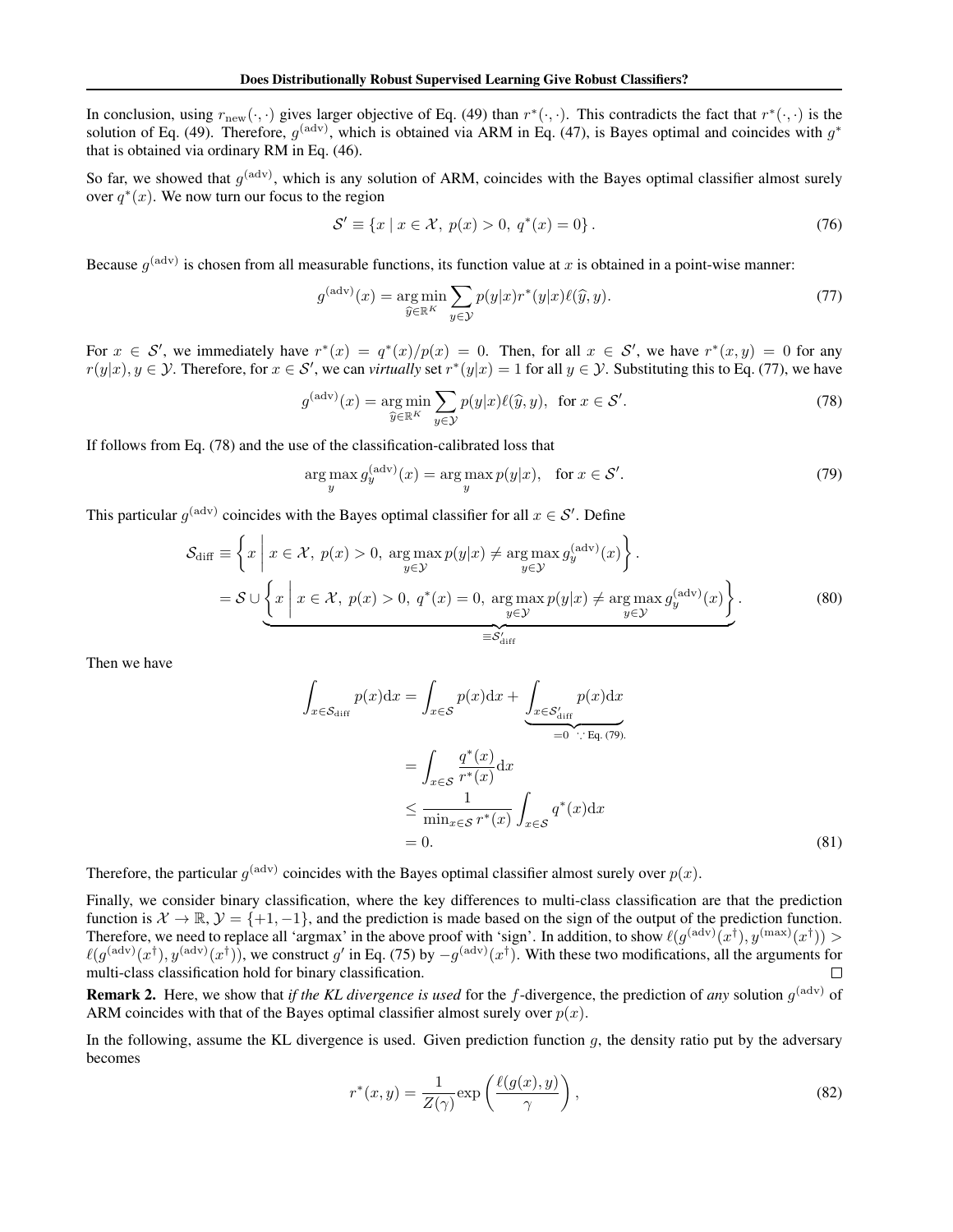where

$$
Z(\gamma) = \mathbb{E}_{p(x,y)} \left[ \exp\left(\frac{\ell(g(x), y)}{\gamma}\right) \right],
$$
\n(83)

and  $\gamma$  is chosen so that the following equality holds:

$$
\mathbb{E}_{p(x,y)}\left[r^*(x,y)\log r^*(x,y)\right] = \delta. \tag{84}
$$

From Eq. (82), we see that  $r^*(\cdot, \cdot)$  is a positive function for any *g* as long as  $\ell(\cdot, \cdot)$  is bounded. Thus,  $q^*(x) \equiv \sum_{x \in \mathcal{N}} r^*(x, y)p(x, y)$  is also positive for  $x \in \mathcal{X}$  such that  $p(x) > 0$ . On the other hand, be  $y \in Y^*(x, y)p(x, y)$  is also positive for  $x \in \mathcal{X}$  such that  $p(x) > 0$ . On the other hand, because we assume  $q \ll p$ , *p*(*x*) = 0 implies *q*(*x*) = 0. Thus, we have  $q^*(x) > 0$  iff  $p(x) > 0$ .

Now, assume that  $q^*(x) > 0$  iff  $p(x) > 0$ , and  $q^{(adv)}$  coincides with the Bayes optimal classifier almost surely over  $q^*(x)$ . Then, we have

$$
\int_{x \in S} q^*(x) dx = 0,\tag{85}
$$

where

$$
\mathcal{S}' \equiv \left\{ x \mid x \in \mathcal{X}, \ p(x) > 0, \ q^*(x) > 0, \ \underset{y \in \mathcal{Y}}{\arg \max} \ p(y|x) \neq \underset{y \in \mathcal{Y}}{\arg \max} \ g_y^{\text{(adv)}}(x) \right\}. \tag{86}
$$

Because  $r^*(x) \equiv q^*(x)/p(x)$  is positive,  $\epsilon \equiv \min_{x \in S} r^*(x)$  is also positive. Then, we have

$$
\int_{x \in S} p(x) dx = \int_{x \in S} \frac{q^*(x)}{r^*(x)} dx
$$
  
\n
$$
\leq \frac{1}{\epsilon} \int_{x \in S} q^*(x) dx
$$
  
\n= 0. (87)

Therefore,  $g^{(adv)}$  coincides with the Bayes optimal classifier almost surely over the training density  $p(x)$ .

#### C. Proof of Lemma 1

By assumption,  $\ell(\hat{y}, y)$  is a convex margin loss. Thus, we can let  $\ell(\hat{y}, y) = \phi(y\hat{y})$ , where  $\phi(\cdot)$  is a convex function. On the other hand, by Definition 1, for some non-constant, non-decreasing and non-negative function  $h(\cdot)$ , the steeper loss  $\ell_{\text{steep}}(\widehat{y}, y)$ , satisfies

$$
\frac{\partial \ell_{\text{steep}}(\hat{y}, y)}{\partial \hat{y}} = h(\ell(\hat{y}, y)) \frac{\partial \ell(\hat{y}, y)}{\partial \hat{y}} \n= h(\phi(y\hat{y})) \frac{\partial \phi(y\hat{y})}{\partial \hat{y}}.
$$
\n(88)

From Eq. (88), it is easy to see that  $\ell_{\text{steep}}(\hat{y}, y)$  is also a margin loss and can be written as  $\ell_{\text{steep}}(\hat{y}, y) = \phi_{\text{steep}}(y\hat{y})$ . Our first goal is to show that  $\phi_{\text{steep}}(\cdot)$  is convex. To this end, it is sufficient to show that  $\frac{\partial \phi_{\text{steep}}(y\hat{y})}{\partial \hat{y}} = h(\phi(y\hat{y})) \frac{\partial \phi(y\hat{y})}{\partial \hat{y}}$  is non-decreasing in  $\hat{y}$ ,  $\mathbb{Y} = \{+1, -1\}.$ 

Since  $\phi(y\hat{y})$  is convex in  $\hat{y}$ ,  $\frac{\phi(y\hat{y})}{\partial \hat{y}}$  is non-decreasing in  $\hat{y}$ . Let  $\hat{y}_{\alpha}$  be the smallest  $\hat{y}_{\alpha}$  such that  $\frac{\ell(\hat{y}_{\alpha}, y_i)}{\partial \hat{y}} = 0$ , if such  $\hat{y}_{\alpha}$  exists. In the following, we analyze  $\phi(y\hat{y})\frac{\partial \phi(y\hat{y})}{\partial \hat{y}}$ , considering two cases: 1)  $\hat{y} \leq \hat{y}$  and 2)  $\hat{y}_\alpha \leq \hat{y}$ . Note that  $\hat{y}_\alpha$  may not always exist because  $\frac{\phi(y\hat{y})}{\partial \hat{y}}$  can be negative for any finite  $\hat{y}$ , which is the case for the widely-used classification losses such as the proportional loss of the location losses such as the exponential loss and the logistic loss. In such a case, we only consider the first case, letting  $\hat{y}_\alpha$  arbitrarily large.

**Case 1**  $\hat{y} \leq \hat{y}_{\alpha}$ : By convexity of  $\phi(y\hat{y})$ , for  $\hat{y} \leq \hat{y}_{\alpha}$ ,  $\frac{\phi(y\hat{y})}{\partial \hat{y}} \leq 0$  holds and therefore,  $\phi(y\hat{y})$  is non-increasing in  $\hat{y}$ . Since  $h(\cdot)$ is a non-decreasing function,  $h(\phi(y\hat{y}))$  is non-increasing in  $\hat{y}$  for  $\hat{y} \le \hat{y}_{\alpha}$ . In summary, for  $\hat{y} \le \hat{y}_{\alpha}$ ,  $\frac{\phi(y\hat{y})}{\partial \hat{y}}$  is a non-positive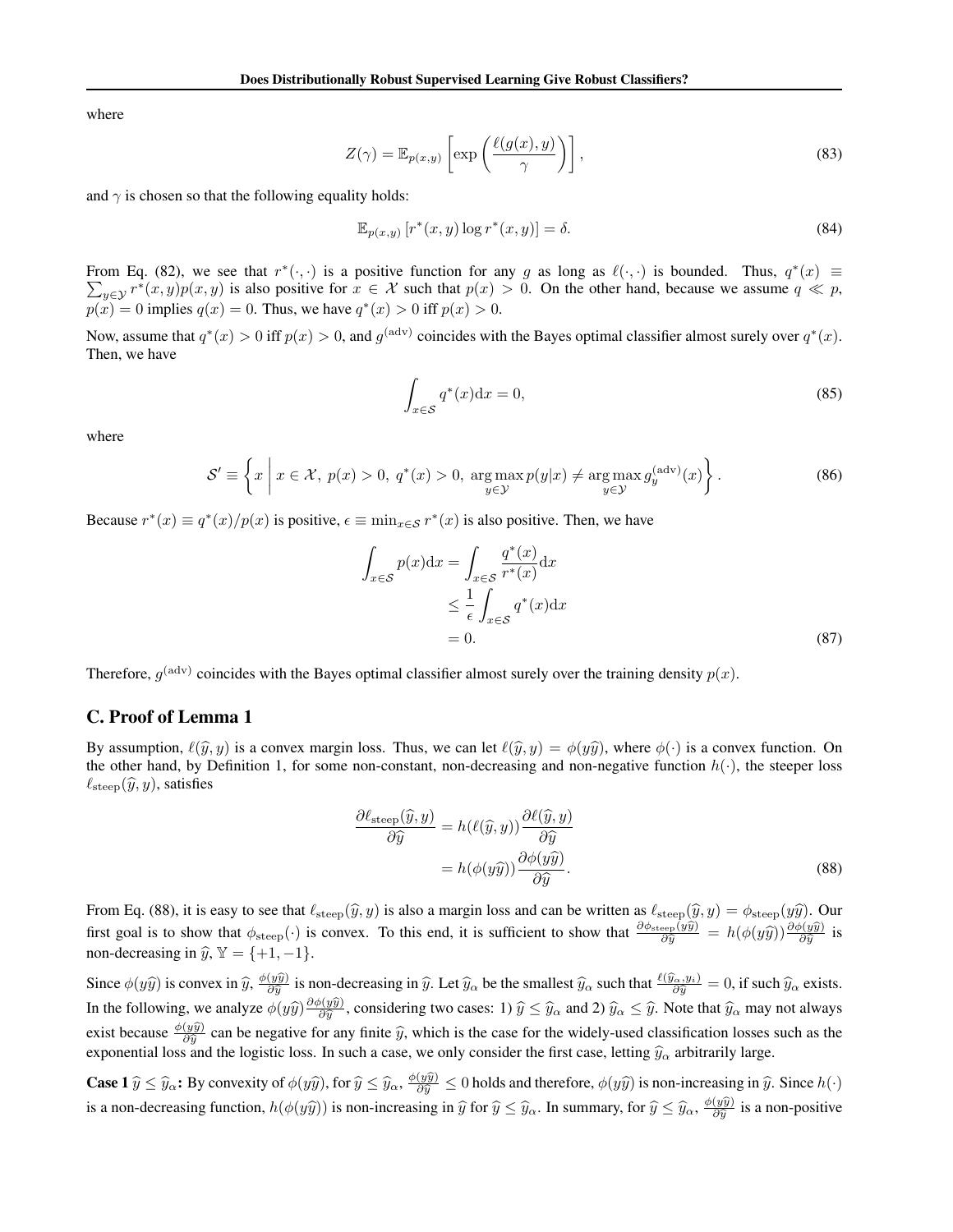non-decreasing function of  $\hat{y}$ , and  $h(\phi(y\hat{y}))$  is a non-negative non-increasing function of  $\hat{y}$ . Thus, for  $\hat{y} \leq \hat{y}_{\alpha}$ , their product  $h(\phi(y\hat{y})) \frac{\phi(y\hat{y})}{\partial \hat{y}}$  is a non-decreasing function of  $\hat{y}$ .

**Case 2**  $\hat{y}_{\alpha} \leq \hat{y}$ : By convexity of  $\phi(y\hat{y})$ , for  $\hat{y}_{\alpha} \leq \hat{y}$ ,  $\frac{\phi(y\hat{y})}{\partial \hat{y}} \geq 0$  holds and therefore,  $\phi(y\hat{y})$  is non-decreasing in  $\hat{y}$ . Since *h*(*·*) is a non-decreasing function,  $h(\phi(y\hat{y}))$  is non-decreasing in  $\hat{y}$  for  $\hat{y} \leq \hat{y}_{\alpha}$ . In summary, for  $\hat{y}_{\alpha} \leq \hat{y}, \frac{\phi(y\hat{y})}{\partial \hat{y}}$  is a nonnegative non-decreasing function of  $\hat{y}$ , and  $h(\phi(y\hat{y}))$  is a non-negative non-decreasing function of  $\hat{y}$ . Thus, for  $\hat{y} \leq \hat{y}_{\alpha}$ , their product  $h(\phi(y\hat{y})) \frac{\phi(y\hat{y})}{\partial \hat{y}}$  is a non-decreasing function of  $\hat{y}$ .

Therefore, *for any*  $\hat{y}$ ,  $h(\phi(y\hat{y}))\frac{\phi(y\hat{y})}{\partial \hat{y}}$  is a non-decreasing function of  $\hat{y}$ , which directly indicates that the steeper loss,  $\phi_{\text{steep}}(y\hat{y})$ , is convex.

We now utilize the fact that a convex margin loss  $\psi(y\hat{y})$  is classification calibrated iff  $\psi'(0) < 0$  [Theorem 6 in (Bartlett) et al., 2006)]. Using this fact, because  $\phi(y\hat{y})$  is classification calibrated, we have  $\phi'(0) < 0$ . Furthermore, from the assumption, we have  $h(\phi(0)) > 0$ . Therefore, we have  $\phi'_{\text{steep}}(0) = h(\phi(0))\phi'(0) < 0$ . Using the fact again, we immediately have that  $\phi_{\text{steep}}(y\hat{y})$  is classification calibrated.  $\Box$ 

**Remark 3.** In the proof, we need to assume  $h(\phi(0)) > 0$ . From Appendix D, we know that  $h(\ell)$  corresponds to the weight *put by the adversary to data points with a loss value of* ℓ*. We see from Eq.* (22) *that when the KL divergence is used, the adversary will only assign positive weights to data losses. Therefore, Lemma 1 always holds when the KL divergence is used.*

## D. Proof of Theorem 3

Let  $\theta^*$  be the stationary point of Eq. (7). By using a chain rule and Danskin's theorem (Danskin, 1966),  $\theta^*$  satisfies

$$
\frac{1}{N} \sum_{i=1}^{N} r_i^* \left. \frac{\partial \ell(\widehat{y}, y_i)}{\partial \widehat{y}} \right|_{\widehat{y} = g_{\theta^*}(x_i)} \cdot \nabla_{\theta} g_{\theta}(x_i)|_{\theta = \theta^*} \in \mathbf{0},\tag{89}
$$

where  $r^*$  is the solution of inner maximization of Eq. (7) at the stationary point.

Now, we analyze  $r^*$ , which is the solution of Eq. (7) at the stationary point  $\theta^*$ . For notational convenience, for  $1 \le i \le N$ , let us denote  $\ell_i(\theta^*)$  by  $\ell_i^*$ . Then,  $r^*$  is the solution of the following optimization problem.

$$
\max_{\boldsymbol{r} \in \widehat{U}_f} \frac{1}{N} \sum_{i=1}^N r_i \ell_i^*,\tag{90}
$$

$$
\widehat{\mathcal{U}}_f = \left\{ \boldsymbol{r} \mid \frac{1}{N} \sum_{i=1}^N f(r_i) \le \delta, \ \frac{1}{N} \sum_{i=1}^N r_i = 1, \ \boldsymbol{r} \ge 0 \right\},\tag{91}
$$

Note that Eq. (90) is a convex optimization problem because it has a linear objective with a convex constraint; thus, any local maximum is the global maximum. Nonetheless, there can be multiple solutions that attain the same global maxima. Among those solutions, we now show that there exists  $r^*$  such that elements of  $r^*$  has the monotonic relationship to the corresponding data losses, i.e., for any  $1 \le j \ne k \le N$ ,

$$
\ell_j^* < \ell_k^* \Rightarrow 0 \le r_j^* \le r_k^*,\tag{92}
$$

$$
\ell_j^* = \ell_k^* \Rightarrow 0 \le r_j^* = r_k^*.
$$
\n(93)

To prove this, we assume we obtain one of optimal solutions of Eq. (90), which we denote as *r*′∗. If this *r*′∗ satisfies Eqs. (92) and (93) for any *j* and *k*, then we are done. In the following, we assume  $r'$ <sup>\*</sup> does not satisfy either Eqs. (92) or (93).

First, assume that  $r'^*$  does not satisfy Eq. (92). Then, there exist  $1 \leq j \neq k \leq N$  such that  $\ell_j^* < \ell_k^*$  but  $r_j'^* > r_k'^*$ . Define *r*′′∗ such that

$$
r_i^{\prime\prime*} = \begin{cases} r_i^{\prime*} & \text{if } i \neq j, k \\ r_j^{\prime*} & \text{if } i = k \\ r_k^{\prime*} & \text{if } i = j \end{cases} \quad \text{for } 1 \leq i \leq N. \tag{94}
$$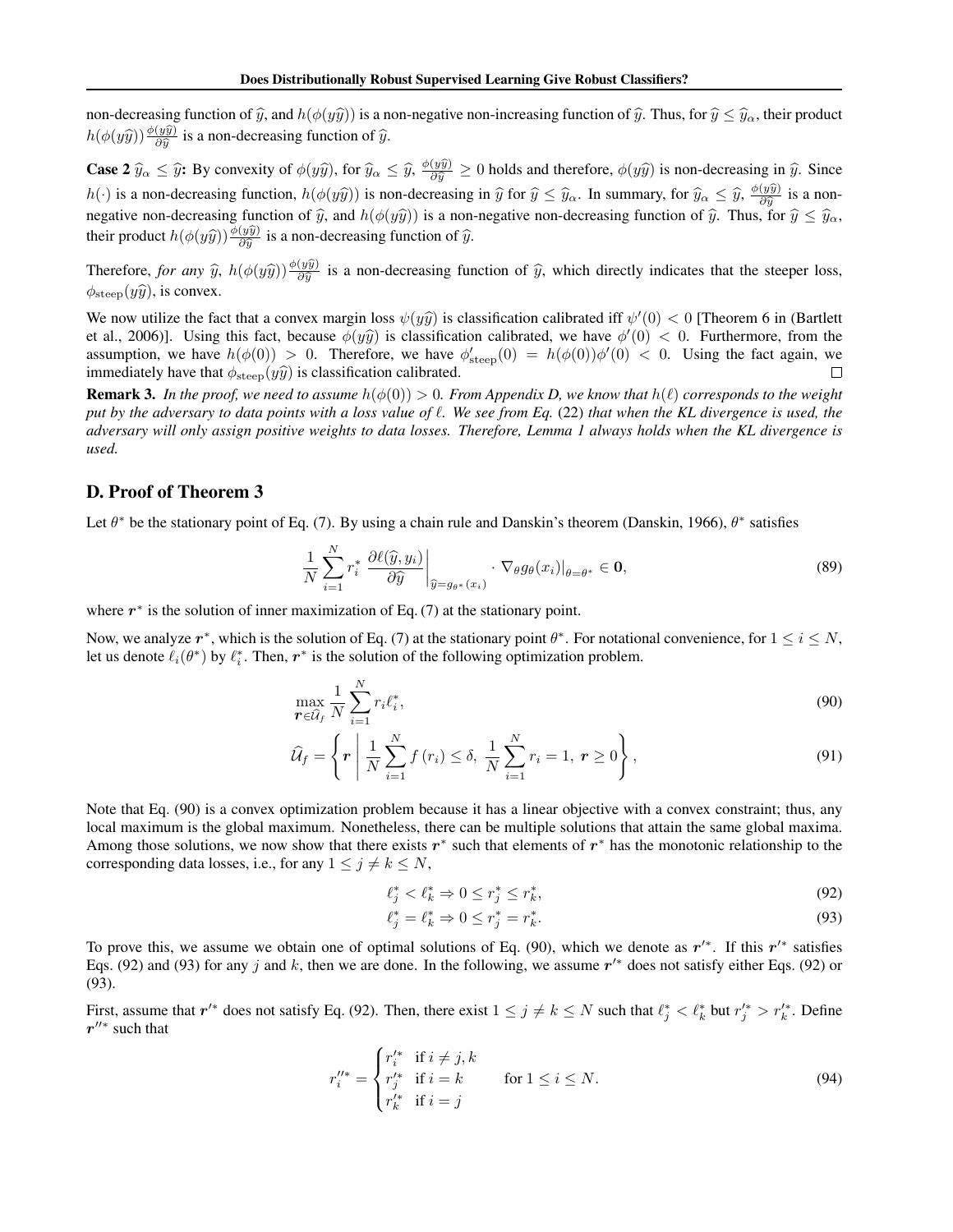Then, it is easy to see  $r''^* \in \widehat{\mathcal{U}}_f$ , and the following holds:

$$
\frac{1}{N} \sum_{i=1}^{N} r_i^{\prime\prime *} \ell_i^* - \frac{1}{N} \sum_{i=1}^{N} r_i^{\prime *} \ell_i^* = \frac{1}{N} \left( r_j^{\prime\prime *} \ell_j^* + r_k^{\prime\prime *} \ell_k^* - r_j^{\prime *} \ell_j^* - r_k^{\prime *} \ell_k^* \right)
$$
\n
$$
= \frac{1}{N} \left( r_k^{\prime *} \ell_j^* + r_j^{\prime *} \ell_k^* - r_j^{\prime *} \ell_j^* - r_k^{\prime *} \ell_k^* \right)
$$
\n
$$
= \frac{1}{N} \left( r_j^{\prime *} - r_k^{\prime *} \right) \left( \ell_k^* - \ell_j^* \right)
$$
\n
$$
> 0.
$$
\n(95)

Therefore, the newly defined *r*′′∗ attains the larger objective value of Eq. (90), which contradicts the assumption that *r*′∗ is the optimal solution of Eq. (90). Thus, *r*′∗ always satisfies Eq. (92).

Second, assume that  $r'^*$  does not satisfy Eq. (93). Then, there exist  $1 \leq j \neq k \leq N$  such that  $\ell_j^* = \ell_k^*$  but  $r_j'^* \neq r_k'^*$ . Define *r*′′∗ such that

$$
r_i''^* = \begin{cases} r_i'^* & \text{if } i \neq j, k \\ (r_i'^* + r_j'^*)/2 & \text{if } i = j, k \end{cases} \quad \text{for } 1 \leq i \leq N. \tag{96}
$$

Then, it is easy to see  $r''^* \in \widehat{\mathcal{U}}_f$  because

$$
\frac{1}{N} \sum_{i=1}^{N} f(r_i''^*) = \frac{1}{N} \left\{ \left( \sum_{i \neq j,k} f(r_i''^*) \right) + f(r_j''^*) + f(r_k''^*) \right\} \n= \frac{1}{N} \left\{ \left( \sum_{i \neq j,k} f(r_i'^*) \right) + f((r_j'^* + r_k'^*)/2) + f((r_j'^* + r_k'^*)/2) \right\} \n\leq \frac{1}{N} \left\{ \left( \sum_{i \neq j,k} f(r_i'^*) \right) + f(r_j'^*) + f(r_k'^*) \right\} \quad (\because \text{convexity of } f(\cdot).)\n= \frac{1}{N} \sum_{i=1}^{N} f(r_i'^*) \n\leq \delta. \quad (\because r'^* \in \hat{U}_f.)
$$
\n(97)

Also, it is easy to see that  $r''^*$  attain the same maximum value as  $r'^*$ ; thus,  $r''^*$  is the optimal solution of Eq. (90), and notably, we have  $r''_j$  =  $r''_k$  for  $\ell_j^* = \ell_k^*$ . In general, we can start from any  $r'^* \in \mathcal{U}_f$  and equally distribute the weights to the same losses to obtain  $r''^*$ , which is still in  $\hat{\mathcal{U}}_f$  and attains exactly the same global optimal value in Eq. (90).

In the following, we assume we have  $r^*$  that satisfies Eqs (92) and (93) for any  $1 \le j \ne k \le N$ . Then, there exits a non-decreasing non-negative function  $r^*(\cdot) : \mathbb{R} \to \mathbb{R}$ , such that

$$
r^*(\ell_i^*) = r_i^*, \text{ for } 1 \le i \le N. \tag{98}
$$

Let us construct a new loss function  $\ell_{\text{DRSL}}(\hat{y}, y)$  by its derivative:

$$
\frac{\partial \ell_{\text{DRSL}}(\widehat{y}, y)}{\partial \widehat{y}} \equiv r^*(\ell(\widehat{y}, y)) \frac{\partial \ell(\widehat{y}, y)}{\partial \widehat{y}}.
$$
\n(99)

Then, from Eqs. (89), (98) and (99), we immediately have

$$
\frac{1}{N} \sum_{i=1}^{N} \left. \frac{\partial \ell_{\text{DRSL}}(\widehat{y}, y_i)}{\partial \widehat{y}} \right|_{\widehat{y} = g_{\theta^*}(x_i)} \cdot \nabla_{\theta} g_{\theta}(x_i)|_{\theta = \theta^*} \in \mathbf{0}.
$$
\n(100)

This readily implies that  $\theta^*$  is a stationary point of Eq. (13), i.e., ERM using  $\ell_{\text{DRSL}}(\hat{y}, y)$ . Furthermore, from Eq. (99) and the non-negativeness and non-decreasingness of  $r^*(\cdot)$ , we see that the newly constructed loss,  $\ell_{\text{DRSL}}(\hat{y}, y)$ , is steeper than the original loss,  $\ell(\hat{y}, y)$  (see Definition 1 for the definition of the steeper loss). Here we see that  $h(\cdot)$  in Definition 1 exactly corresponds to  $r^*(\cdot)$  defined in Eq. (98). exactly corresponds to  $r^*(\cdot)$  defined in Eq. (98).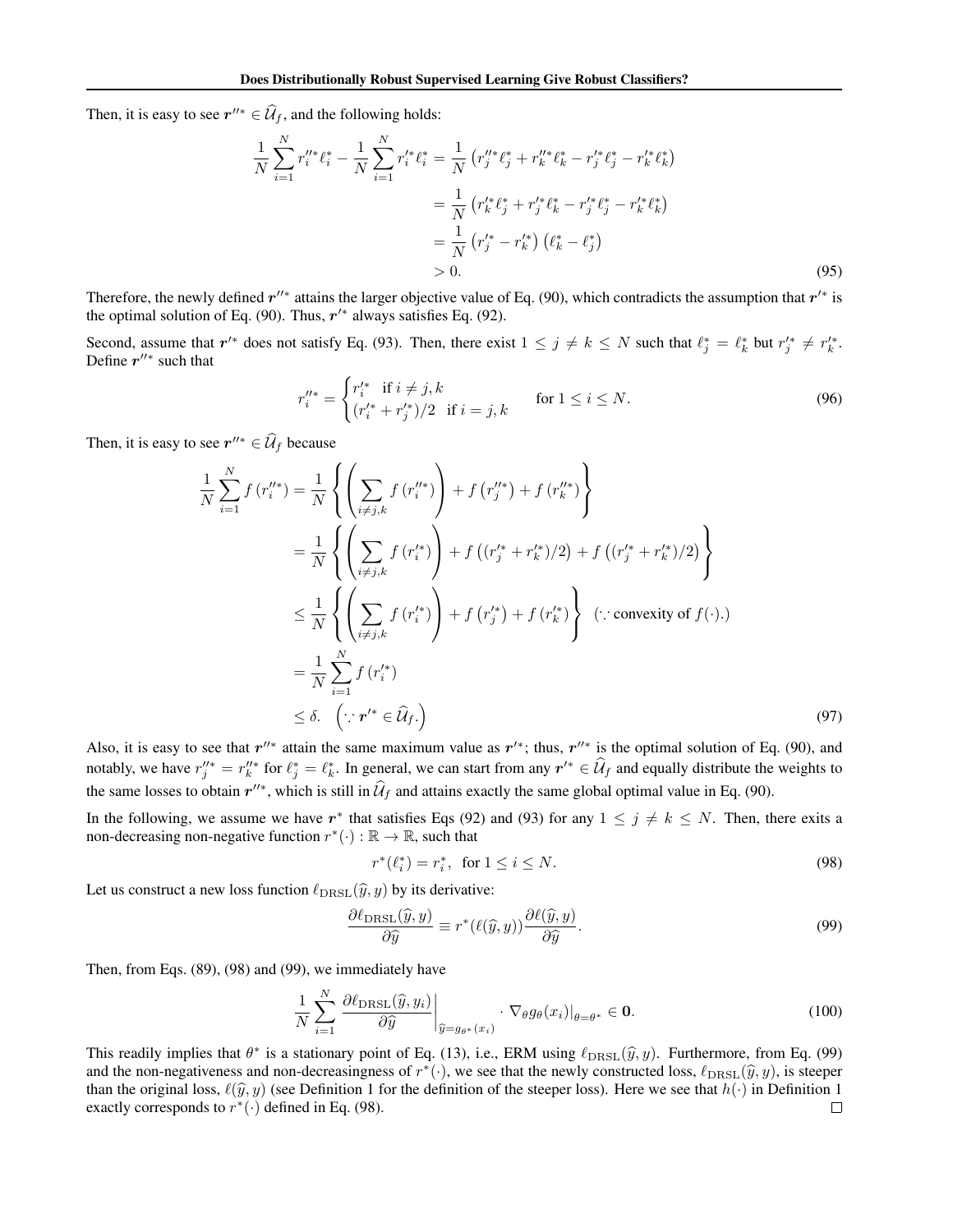#### E. Derivation of the Decomposition of the Adversarial Risk

Here, we derive Eq. (18) for the PE divergence.

$$
\mathcal{R}_{s\text{-adv}}(\theta) - \mathcal{R}(\theta) \equiv \sup_{w \in \mathcal{W}_{\text{PE}}} \mathbb{E}_{p(x,y,z)} [\{w(z) - 1\} \ell(g_{\theta}(x), y)]
$$
  
\n
$$
= \sup_{w \in \mathcal{W}_{\text{PE}}} \mathbb{E}_{p(z)} [\{w(z) - 1\} \mathbb{E}_{p(x,y|z)} [\ell(g_{\theta}(x), y)]]
$$
  
\n
$$
= \sup_{w \in \mathcal{W}_{\text{PE}}} \sum_{z \in \mathcal{Z}} p(z) \{w(z) - 1\} \mathcal{R}_{z}(\theta).
$$
 (101)

It follows from Eq. (23) that for  $z \in \mathcal{Z}$ , we have the adversarial weight as<sup>11</sup>

$$
w^*(z) = \sqrt{\frac{\delta}{\sum_{z' \in \mathcal{Z}} p(z')(\mathcal{R}_{z'}(\theta) - \mathcal{R}(\theta))^2}} (\mathcal{R}_z(\theta) - \mathcal{R}(\theta)) + 1.
$$
 (102)

Hence, Eq. (101) becomes

$$
\sum_{z \in \mathcal{Z}} p(z) \{w^*(z) - 1\} \mathcal{R}_z(\theta) = \sqrt{\frac{\delta}{\sum_{z' \in \mathcal{Z}} p(z') (\mathcal{R}_{z'}(\theta) - \mathcal{R}(\theta))^2}} \sum_{z \in \mathcal{Z}} p(z) (\mathcal{R}_z(\theta) - \mathcal{R}(\theta)) \mathcal{R}_z(\theta)
$$

$$
= \sqrt{\frac{\delta}{\sum_{z' \in \mathcal{Z}} p(z') (\mathcal{R}_{z'}(\theta) - \mathcal{R}(\theta))^2}} \sum_{z \in \mathcal{Z}} p(z) (\mathcal{R}_z(\theta) - \mathcal{R}(\theta))^2
$$

$$
= \sqrt{\delta} \cdot \sqrt{\sum_{z \in \mathcal{Z}} p(z) (\mathcal{R}_z(\theta) - \mathcal{R}(\theta))^2},
$$
(103)

which concludes our derivation.

# F. Comparison between the Use of Different *f*-divergences

We qualitatively compare the use of different *f*-divergences. For  $1 \leq x$ , the *f* functions for the PE, KL divergences are  $(x-1)^2$ , *x* log *x*, respectively. The function *f* in Eq. (20) penalizes the deviation of the adversarial weights from the uniform weights,  $1<sub>S</sub>$ . With the quadratic penalty of the PE divergence, it is hard for the adversary to concentrate large weights onto a small portion of latent categories. In contrast, when the KL divergence is used, the adversary tends to put large weights to a small portion of latent categories. Hence, users can choose the appropriate divergence depending on their belief on how concentrated the distribution shift occurs.

### G. Formal Statement of the Convergence Rate

Denote by  $p_z = p(z)$  and  $w_z = w(z)$  for  $z \in \mathcal{Z}$  and define a set-valued function  $\Phi : \mathbb{R}^S \to 2^{\mathbb{R}^S}$  as

$$
\Phi(\boldsymbol{u}) = \left\{ \boldsymbol{w} \in \mathbb{R}^S \mid \sum_s (p_s + u_s) f(w_s) \leq \delta, \sum_s (p_s + u_s) w_s = 1, w_s \geq 0 \right\}.
$$

Then,  $W_f = \Phi(0)$  and  $W_f = \Phi(u)$  where  $u_s = n_s/N - p_s$  for  $s = 1, ..., S$ . Similarly, denote by  $l_z = \mathbb{E}_{p(x,y)}[p(z)]$  $(x, y)$ lle $(g_{\theta}(x), y)$ ] and define a function  $R_{\theta}: \mathbb{R}^S \to \mathbb{R}$  indexed by  $\theta$  as

$$
R_{\theta}(\boldsymbol{u}') = \sum_{s} w_{s}(l_{s} + u'_{s}).
$$

Then,  $\mathbb{E}_{p(x,y,z)}[w_z\ell(g_\theta(x),y)] = R_\theta(\mathbf{0})$  and  $\mathcal{R}(\mathbf{w},\theta) = R_\theta(\mathbf{u}')$  where  $u'_s = n_s\ell_s(\theta)/N - l_s$  for  $s = 1,\ldots,S$ . Finally, the perturbed objective function can be defined by

$$
J(\theta, \boldsymbol{u}, \boldsymbol{u}') = \sup \boldsymbol{w} \in \Phi(\boldsymbol{u})} R_{\theta}(\boldsymbol{u}') + \lambda(\boldsymbol{u}, \boldsymbol{u}') \Omega(\theta),
$$

<sup>&</sup>lt;sup>11</sup>Here, we need to assume that  $\delta$  is not so large. Then, we can validly drop the non-negativity inequality constraint of  $\hat{W}_f$ , which is needed to obtain the analytic solution in Eq. (23).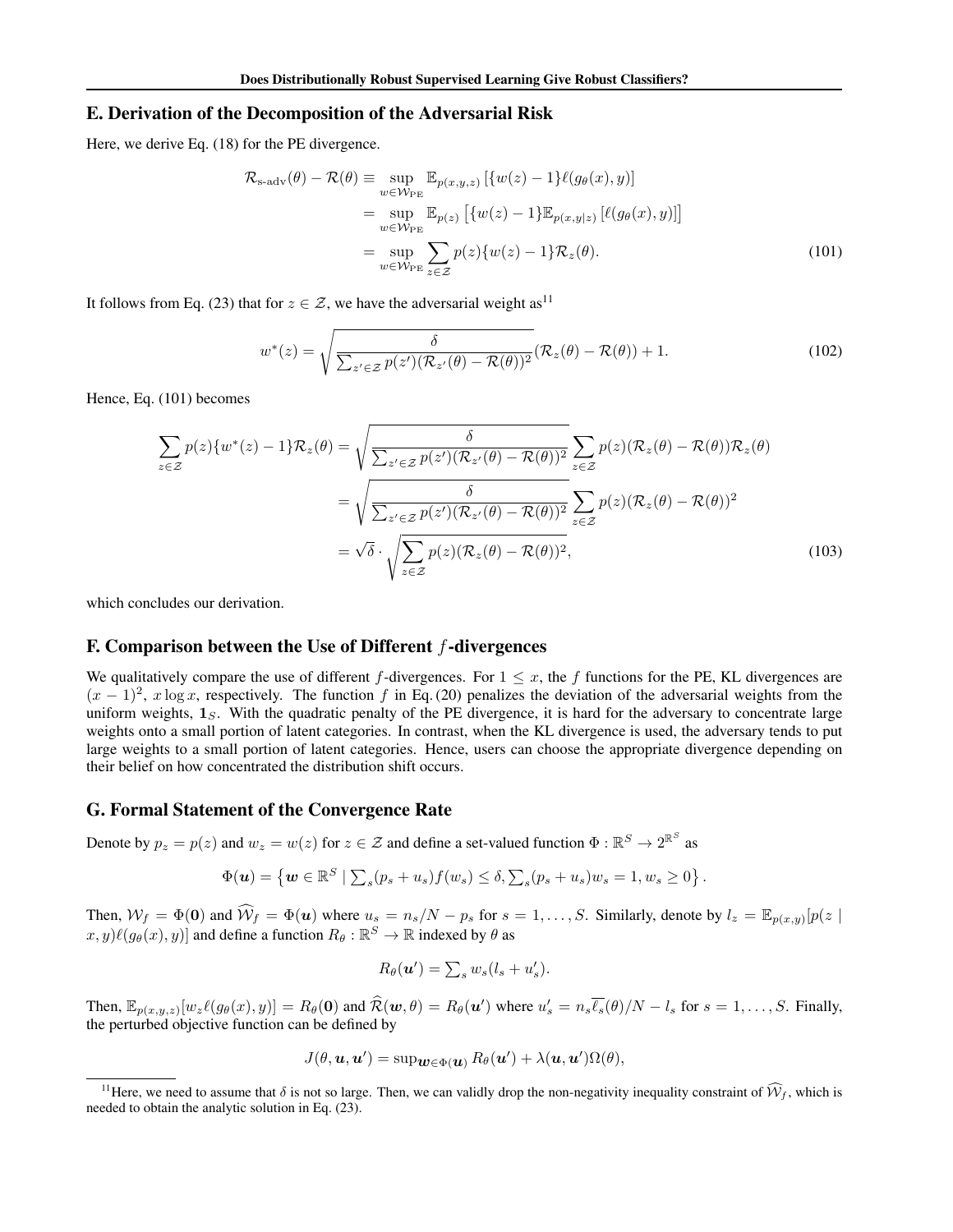where the function  $\lambda(u, u') \geq 0$  serves as the regularization parameter, so that the truly optimal  $\theta^*$  is the minimizer of  $J(\theta, \mathbf{0}, \mathbf{0})$  and the empirically optimal  $\theta$  is the minimizer of  $J(\theta, \mathbf{u}, \mathbf{u}')$  with the aforementioned perturbations  $\mathbf{u}$  and  $\mathbf{u}'$ .

According to the central limit theorem (Chung, 1968),  $u_s = \mathcal{O}_p(1/\sqrt{N})$ , and  $u'_s = \mathcal{O}_p(1/\sqrt{N})$  if the loss  $\ell$  is finite. Therefore, we only consider perturbations *u* and *u'* such that  $||u||_2 \leq \epsilon$  and  $||u'||_2 \leq \epsilon$  in our analysis, where  $0 < \epsilon \leq$  $\delta/(5\sqrt{S}|f'(1)|)$  is a sufficiently small constant.

We make the following assumptions:

- (a)  $g_{\theta}(x)$  is linear in  $\theta$ , and for all  $\theta$  under consideration,  $\|\nabla_{\theta}g_{\theta}\|_{\infty} = \sup_x \|\nabla_{\theta}g_{\theta}(x)\|_2 < \infty$ , which implies  $\|g_{\theta}\|_{\infty} =$  $\sup_x |g_\theta(x)| < \infty;$ <sup>12</sup>
- (b)  $\partial \ell(t, y)/\partial t$  is bounded from below and above for all *t* such that  $|t| \le ||g_{\theta}||_{\infty}$ ;<sup>13</sup>
- (c)  $f(t)$  is twice differentiable, and this second derivative is bounded from below by a positive number for all  $t$  such that  $0 \leq t \leq \sup_{\|\boldsymbol{u}\|_2 \leq \epsilon} \sup_{\boldsymbol{w} \in \Phi(\boldsymbol{u})} \max_s w_s;$ <sup>14</sup>
- (d)  $\Omega(\theta)$  is Lipschitz continuous, and  $\lambda(u, u')$  converges to  $\lambda(0, 0)$  in  $\mathcal{O}(\Vert u \Vert_2 + \Vert u' \Vert_2)$ .

We also assume either one of the two conditions holds:

- (e1)  $\Omega(\theta)$  is strongly convex in  $\theta$  and  $\lambda(\mathbf{0}, \mathbf{0}) > 0$ ;
- (e2)  $\ell(t, y)$  is twice differentiable w.r.t. *t*, and  $\partial^2 \ell(t, y)/\partial t^2$  is lower bounded by a positive number for all *t* such that  $|t|$  ≤  $||g_{\theta^*}||_{\infty}$ . If *t* is vector-valued,  $\partial^2 \ell(t,y)/\partial t_i^2$  is lower bounded for all dimensions of *t* such that  $||t||_{\infty}$  ≤  $\sup_x \|g_{\theta^*}(x)\|_{\infty}.$ <sup>15</sup>

**Theorem 5** (Perturbation analysis). *Assume (a), (b), (c), (d), and (e1) or (e2). Let*  $\theta^*$  *be the minimizer of*  $J(\theta, \mathbf{0}, \mathbf{0})$  *and*  $\theta$ *u,* $u'$  *be the minimizer of*  $J(\theta, \boldsymbol{u}, \boldsymbol{u}')$ *. Then, for all*  $u$  *and*  $u'$  *such that*  $\|u\|_2 \leq \epsilon$  *and*  $\|u'\|_2 \leq \epsilon$ *,* 

$$
\|\theta \mathbf{u}_{\cdot} \mathbf{u}_{\cdot} - \theta^* \|_2 = \mathcal{O}(\|\mathbf{u}\|_2^{1/2} + \|\mathbf{u}'\|_2),
$$
  

$$
\|J(\theta \mathbf{u}_{\cdot} \mathbf{u}_{\cdot}, \mathbf{0}, \mathbf{0}) - J(\theta^*, \mathbf{0}, \mathbf{0}) \|_2 = \mathcal{O}(\|\mathbf{u}\|_2^{1/2} + \|\mathbf{u}'\|_2).
$$

The convergence rate of the model parameter and the order of the estimation error are immediate corollaries of Theorem 5.

**Theorem 6** (Convergence rate and estimation error). *Assume (a), (b), (c), (d), and (e1) or (e2). Let*  $\theta^*$  *be the minimizer of* the adversarial expected risk and  $\theta_N$  be the minimizer of the adversarial empirical risk given some training data of size *N. Then, as*  $N \to \infty$ *,* 

$$
\|\widehat{\theta}_N - \theta^*\|_2 = \mathcal{O}(N^{-1/4}),
$$

*and*

$$
\left\| \left| \mathcal{R}_{\mathrm{s\text{-}adv}}(\widehat{\theta}_N) - \mathcal{R}_{\mathrm{s\text{-}adv}}(\theta^*) \right| \right|_2 = \mathcal{O}(N^{-1/4})
$$

### H. Proof of the Convergence Rate

We begin with the growth condition of  $J(\theta, \mathbf{0}, \mathbf{0})$  at  $\theta = \theta^*$ .

**Lemma 2** (Second-order growth condition). *There exists a constant*  $C_{J}$ <sup> $\prime$ </sup> > 0 *such that* 

$$
J(\theta, \mathbf{0}, \mathbf{0}) \ge J(\theta^*, \mathbf{0}, \mathbf{0}) + C_{J''} \|\theta - \theta^*\|_2^2.
$$

*Proof.* First consider the assumption (e1). Let  $C_{J''} = (1/2)\lambda(0,0)$ , so that  $J(\theta,0,0)$  is strongly convex with parameter  $C_{J''}, i.e.,$ 

$$
J(\theta, \mathbf{0}, \mathbf{0}) \geq J(\theta^*, \mathbf{0}, \mathbf{0}) + \nabla_{\theta} J(\theta^*, \mathbf{0}, \mathbf{0})^{\top} (\theta - \theta^*) + C_{J''} \|\theta - \theta^*\|_2^2.
$$

<sup>&</sup>lt;sup>12</sup>This makes  $\ell(g_{\theta}(x), y)$  convex in  $\theta$  for all  $\ell(t, y)$  convex in  $t$  and  $\nabla_{\theta}^2 \ell(g_{\theta}(x), y)$  easy to handle.

<sup>&</sup>lt;sup>13</sup>This is a sufficient condition for the Lipschitz continuity of  $\ell$ . In fact, it must be valid given (a) since  $\ell$  is continuously differentiable w.r.t. *t*.

<sup>&</sup>lt;sup>14</sup>This is for the Lipschitz continuity of  $J(\theta, \mathbf{u}, \mathbf{u}') - J(\theta, \mathbf{0}, \mathbf{0})$ . It is satisfied by the KL divergence since  $f''(t) = 1/t$  and  $\Phi(\mathbf{u})$  is bounded and then  $\sup_{\|\boldsymbol{u}\|_2 \leq \epsilon} \sup_{\boldsymbol{w} \in \Phi(\boldsymbol{u})} \max_s w_s < \infty$ , and by the PE divergence since  $f''(t) = 2$ <br><sup>15</sup>This makes  $J(\theta, \mathbf{0}, \mathbf{0})$  locally strongly convex in  $\theta$  around  $\theta^*$ . It is satisfied by the logist

lower bound as 1*/*(2 + exp(∥*g*<sup>θ</sup><sup>∗</sup> ∥∞) + exp(−∥*g*<sup>θ</sup><sup>∗</sup> ∥∞)) and the softmax cross-entropy loss with the lower bound as  $\min_y \min_{t_i = \pm \sup_x \|g_{\theta^*}\|_{\infty}} \exp(t_y) \sum_{i \neq y} \exp(t_i) / (\sum_i \exp(t_i))^2$ .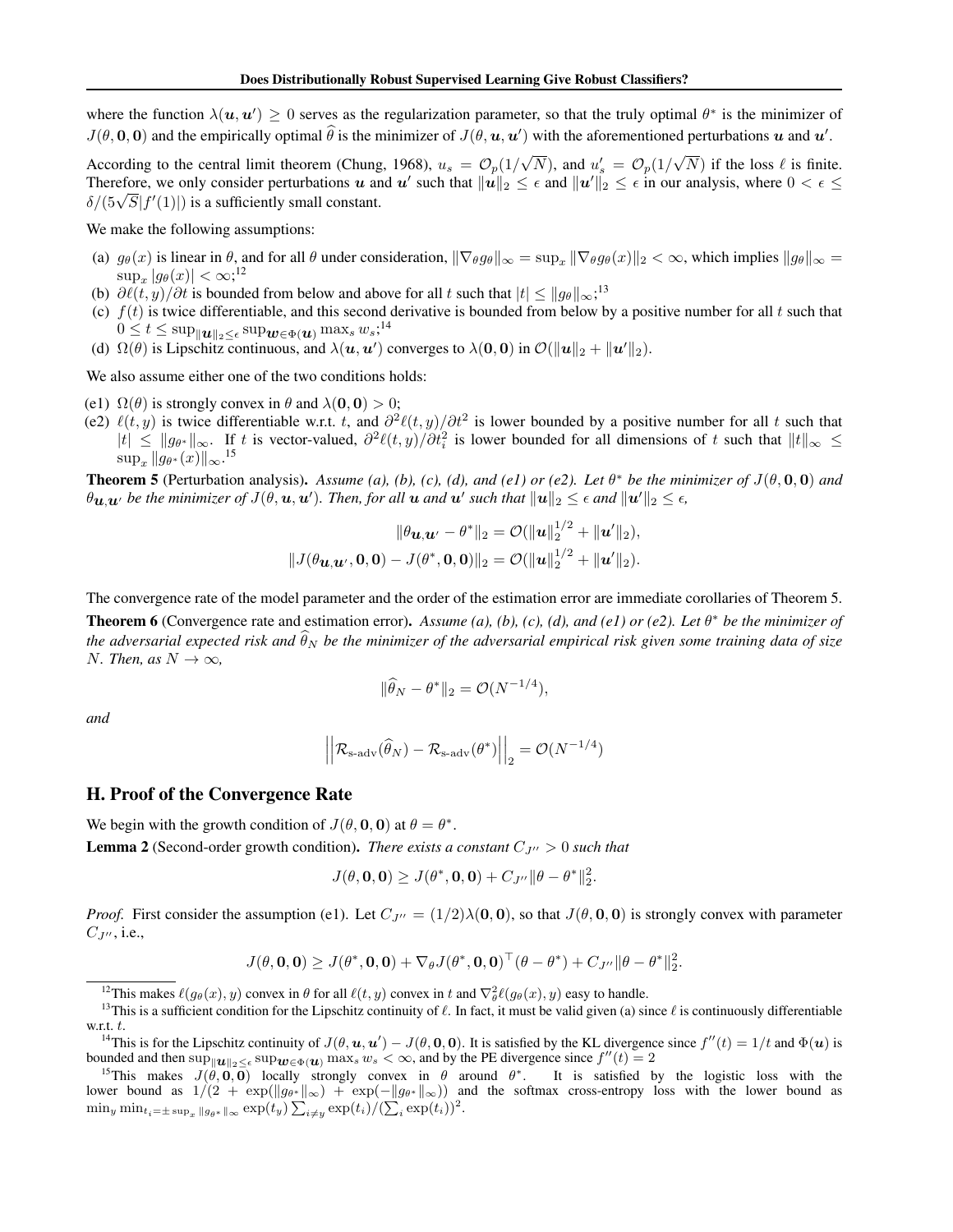The lemma follows from the optimality condition which says  $\nabla_{\theta} J(\theta^*, \mathbf{0}, \mathbf{0}) = \mathbf{0}$ .

Second consider the assumption (e2) if (e1) does not hold. Without loss of generality, assume that  $\lambda(0,0)=0$ . Let  $w^* = \arg \sup_{w \in \Phi(0)} R_{\theta^*}(0)$ , then according to Danskin's theorem (Danskin, 1966),

$$
\nabla_{\theta} J(\theta^*, \mathbf{0}, \mathbf{0}) = \mathbb{E}_{p(x,y,z)}[w_z^* \nabla_{\theta} \ell(g_{\theta^*}(x), y)]
$$
  
= 
$$
\mathbb{E}_{p(x,y,z)}[w_z^* \ell'(g_{\theta^*}(x), y) \nabla_{\theta} g_{\theta^*}(x)]
$$

where  $\ell'(g_{\theta^*}(x), y)$  means  $\partial \ell(t, y)/\partial t|_{t=g_{\theta^*}(x)}$ . The assumption (a) guarantees that  $\nabla_{\theta} g_{\theta^*}(x)$  is no longer a function of  $\theta$ , and thus

$$
\nabla_{\theta}^{2} J(\theta^{*}, \mathbf{0}, \mathbf{0}) = \mathbb{E}_{p(x, y, z)}[w_{z}^{*} \nabla_{\theta} \ell'(g_{\theta^{*}}(x), y) \nabla_{\theta} g_{\theta^{*}}(x)^{\top}]
$$
  
= 
$$
\mathbb{E}_{p(x, y, z)}[w_{z}^{*} \ell''(g_{\theta^{*}}(x), y) \nabla_{\theta} g_{\theta^{*}}(x) \nabla_{\theta} g_{\theta^{*}}(x)^{\top}]
$$

where  $\ell''(g_{\theta^*}(x), y)$  means  $\partial^2 \ell(t, y) / \partial t^2 |_{t = g_{\theta^*}(x)}$ .

Let  $C_{\ell''}$  =  $\inf_{|t| \le ||g_{\theta^*}||_{\infty}} \min_y \ell''(t, y)$ , and by assumption  $C_{\ell''} > 0$ . Also let  $C_{\lambda, z}$  be the smallest eigenvalue of  $\mathbb{E}_{p(x|z)}[\nabla_{\theta} g_{\theta}(x) \nabla_{\theta} g_{\theta}(x)^{\top}]$  at  $\theta = \theta^*$  for  $z \in \mathcal{Z}$ . Note that  $p(x | z)$  generates infinite number of *x*, and  $\mathbb{E}_{p(x|z)}[\nabla_\theta g_\theta(x) \nabla_\theta g_\theta(x)^\top]$  as an average of infinitely many independent positive semi-definite matrices  $\nabla_{\theta} g_{\theta}(x) \nabla_{\theta} g_{\theta}(x)$ <sup>T</sup> (they are independent as long as  $\nabla_{\theta} g_{\theta}(x)$  depends on *x*) is positive definite. Thus,  $C_{\lambda,z} > 0$  for all  $z \in \mathcal{Z}$ , and subsequently,

$$
(\theta - \theta^*)^\top \nabla_{\theta}^2 J(\theta^*, \mathbf{0}, \mathbf{0})(\theta - \theta^*)
$$
  
\n
$$
\geq \left(\inf_{|t| \leq ||g_{\theta^*}||_{\infty}} \min_{y} \ell''(t, y)\right) \cdot (\theta - \theta^*)^\top \mathbb{E}_{p(x, y, z)}[w_z^* \nabla_{\theta} g_{\theta^*}(x) \nabla_{\theta} g_{\theta^*}(x)^\top](\theta - \theta^*)
$$
  
\n
$$
= C_{\ell''} \cdot (\theta - \theta^*)^\top \mathbb{E}_{p(x, z)}[w_z^* \nabla_{\theta} g_{\theta^*}(x) \nabla_{\theta} g_{\theta^*}(x)^\top](\theta - \theta^*)
$$
  
\n
$$
= C_{\ell''} \cdot (\theta - \theta^*)^\top \left(\sum_{s=1}^S p_s w_s^* \mathbb{E}_{p(x|z=s)}[\nabla_{\theta} g_{\theta^*}(x) \nabla_{\theta} g_{\theta^*}(x)^\top](\theta - \theta^*)\right)
$$
  
\n
$$
= C_{\ell''} \left(\sum_{s=1}^S p_s w_s^* (\theta - \theta^*)^\top \mathbb{E}_{p(x|z=s)}[\nabla_{\theta} g_{\theta^*}(x) \nabla_{\theta} g_{\theta^*}(x)^\top](\theta - \theta^*)\right)
$$
  
\n
$$
\geq C_{\ell''} \left(\sum_{s=1}^S p_s w_s^* C_{\lambda, s} \|\theta - \theta^*\|_2^2\right)
$$
  
\n
$$
\geq C_{\ell''} \min_{s} C_{\lambda, s} \left(\sum_{s=1}^S p_s w_s^*\right) \|\theta - \theta^*\|_2^2
$$
  
\n
$$
= C_{\ell''} \min_{s} C_{\lambda, s} \|\theta - \theta^*\|_2^2.
$$

This completes the proof by letting  $C_{J''} = C_{\ell''} \min_s C_{\lambda, s}$ .

 $\Box$ 

We then study the Lipschitz continuity of  $J(\theta, \mathbf{u}, \mathbf{u}')$ .

**Lemma 3** (Lipschitz continuity of the perturbed objective). *For all*  $u$  *and*  $u'$  *such that*  $||u||_2 \le \epsilon$  *and*  $||u'||_2 \le \epsilon$ ,  $J(\theta, \mathbf{u}, \mathbf{u}')$  is Lipschitz continuous with a (not necessarily the best) Lipschitz constant independent of  $\mathbf{u}$  and  $\mathbf{u}'$ .

*Proof.* Define  $F(\theta, \mathbf{u}, \mathbf{u}') = \sup_{\mathbf{w} \in \Phi(\mathbf{u})} R_{\theta}(\mathbf{u}')$  and let  $\mathbf{w}^* = \arg \sup_{\mathbf{w} \in \Phi(\mathbf{u})} R_{\theta}(\mathbf{u}')$ . According to Danskin's theorem (Danskin, 1966),  $\nabla_{\theta} F(\theta, \mathbf{u}, \mathbf{u}') = \sum_{s} w_s^* \nabla_{\theta} l_s$  where

$$
\nabla_{\theta} l_s = \mathbb{E}_{p(x,y)}[p(z=s \mid x, y)\ell'(g_{\theta}(x), y)\nabla_{\theta} g_{\theta}(x)].
$$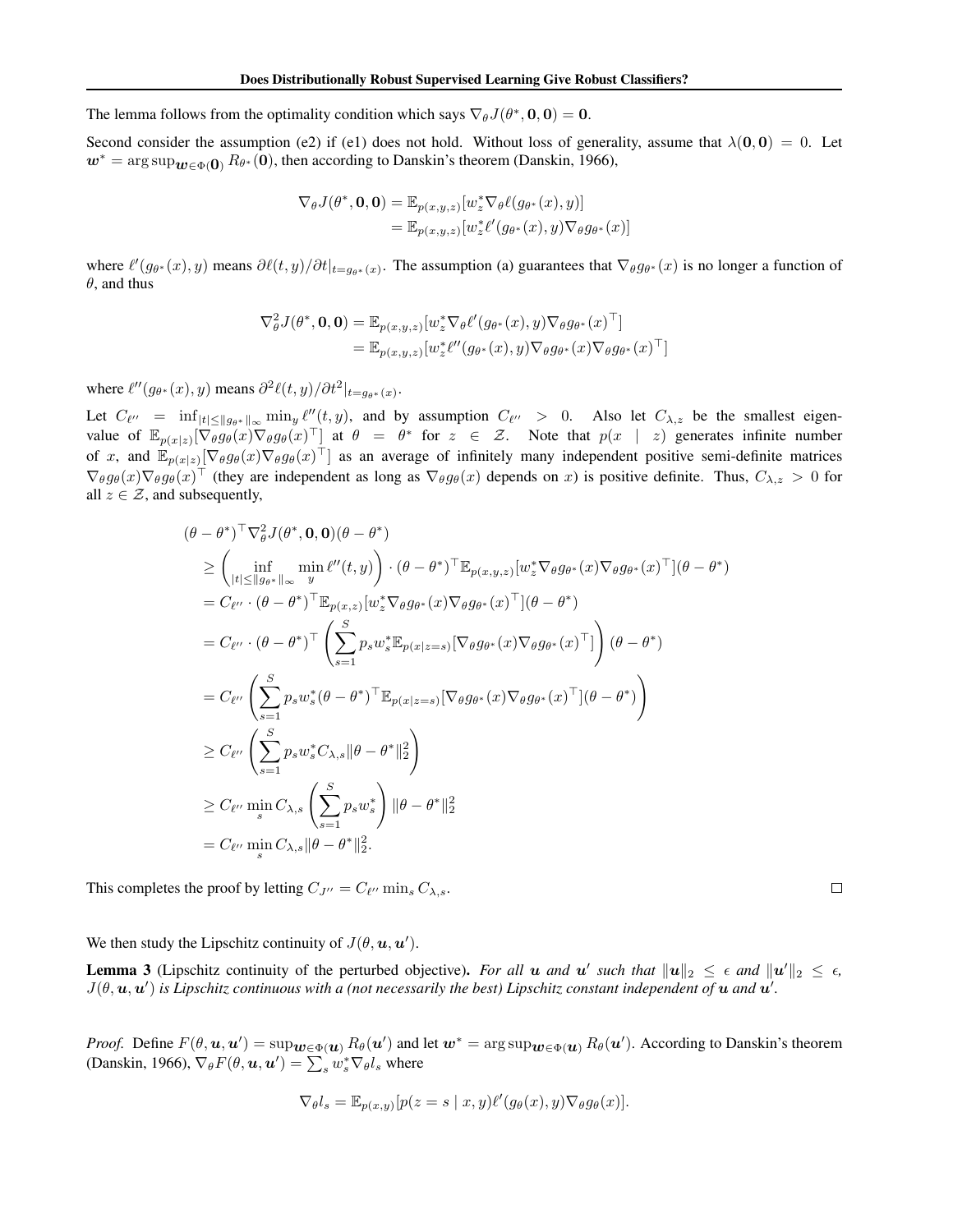The assumptions (a) and (b) say that  $\|\nabla_{\theta}g_{\theta}\|_{\infty} < \infty$  and  $|\ell'(g_{\theta}(x), y)| < \infty$  so that

$$
\begin{aligned} \|\nabla_{\theta}l_s\|_2 &\leq \|\nabla_{\theta}g_{\theta}\|_{\infty} \left(\sup_{|t| \leq \|g_{\theta}\|_{\infty}} \max_{y} |\ell'(t,y)|\right) \mathbb{E}_{p(x,y)}[p(z=s \mid x,y)] \\ &= \|\nabla_{\theta}g_{\theta}\|_{\infty} \left(\sup_{|t| \leq \|g_{\theta}\|_{\infty}} \max_{y} |\ell'(t,y)|\right) p_s \\ &< \infty, \end{aligned}
$$

and it is clear that  $w_s^* < \infty$ . Hence,

$$
\|\nabla_{\theta} F(\theta, \boldsymbol{u}, \boldsymbol{u}')\|_2 \leq \sum_{s=1}^S w_s^* \|\nabla_{\theta} l_s\|_2 < \infty,
$$

which means  $F(\theta, \mathbf{u}, \mathbf{u}')$  is Lipschitz continuous with a Lipschitz constant independent of  $\mathbf{u}$  and  $\mathbf{u}'$ . By the assumption (d),  $\Omega(\theta)$  is Lipschitz continuous and there exists a constant  $C_{\lambda} > 0$  such that

$$
\lambda(\mathbf{u}, \mathbf{u}') \leq \lambda(\mathbf{0}, \mathbf{0}) + C_{\lambda}(\|\mathbf{u}\|_{2} + \|\mathbf{u}'\|_{2})
$$
  
\n
$$
\leq \lambda(\mathbf{0}, \mathbf{0}) + 2C_{\lambda}\epsilon
$$
  
\n
$$
< \infty.
$$

As a result,  $\lambda(\mathbf{u}, \mathbf{u}')\Omega(\theta)$  possesses a Lipschitz constant independent of  $\mathbf{u}$  and  $\mathbf{u}'$  as well.

From now on, we investigate the Lipschitz continuity of the difference function

$$
D(\theta) = J(\theta, \mathbf{u}, \mathbf{u}') - J(\theta, \mathbf{0}, \mathbf{0}),
$$

which is the most challenging task in our perturbation analysis. Define

$$
D_1(\theta) = F(\theta, \mathbf{u}, \mathbf{u}') - F(\theta, \mathbf{u}, \mathbf{0}),
$$
  
\n
$$
D_2(\theta) = F(\theta, \mathbf{u}, \mathbf{0}) - F(\theta, \mathbf{0}, \mathbf{0}),
$$

where  $F(\theta, \mathbf{u}, \mathbf{u}') = \sup_{\mathbf{w} \in \Phi(\mathbf{u})} R_{\theta}(\mathbf{u}')$  defined in Lemma 3, and then  $D(\theta)$  can be decomposed as

$$
D(\theta) = D_1(\theta) + D_2(\theta) + (\lambda(\mathbf{u}, \mathbf{u}') - \lambda(\mathbf{0}, \mathbf{0}))\Omega(\theta).
$$

Given the assumption (d), the third function  $(\lambda(\mathbf{u}, \mathbf{u}') - \lambda(\mathbf{0}, \mathbf{0}))\Omega(\theta)$  is Lipschitz continuous with a Lipschitz constant of order  $\mathcal{O}(\|\mathbf{u}\|_2 + \|\mathbf{u}'\|_2)$ . We are going to prove the same property for  $D_1(\theta)$  and  $D_2(\theta)$  using the assumptions (a), (b) and (c).

**Lemma 4** (Lipschitz continuity of the difference function, I). *For any fixed u and all*  $u'$  *such that*  $||u'||_2 \le \epsilon$ ,  $D_1(\theta)$  *is*  $Lipschitz$  continuous with a  $Lipschitz$  constant of order  $\mathcal{O}(\|\boldsymbol{u}'\|_2).$ 

*Proof.* According to the chain rule in calculus,

$$
\begin{aligned} \|\nabla_{\theta} D_1(\theta)\|_2 &= \left\|\sum_{s=1}^S \frac{\partial D_1(\theta)}{\partial l_s} \nabla_{\theta} l_s\right\|_2 \\ &\le \left|\sum_{s=1}^S \frac{\partial D_1(\theta)}{\partial l_s}\right| \cdot \max_s \|\nabla_{\theta} l_s\|_2 \\ &= \mathcal{O}\left(\left|\sum_{s=1}^S \frac{\partial D_1(\theta)}{\partial l_s}\right|\right), \end{aligned}
$$

since we have proven that  $\|\nabla_{\theta}l_s\|_2 < \infty$  given the assumptions (a) and (b) in Lemma 3.

 $\Box$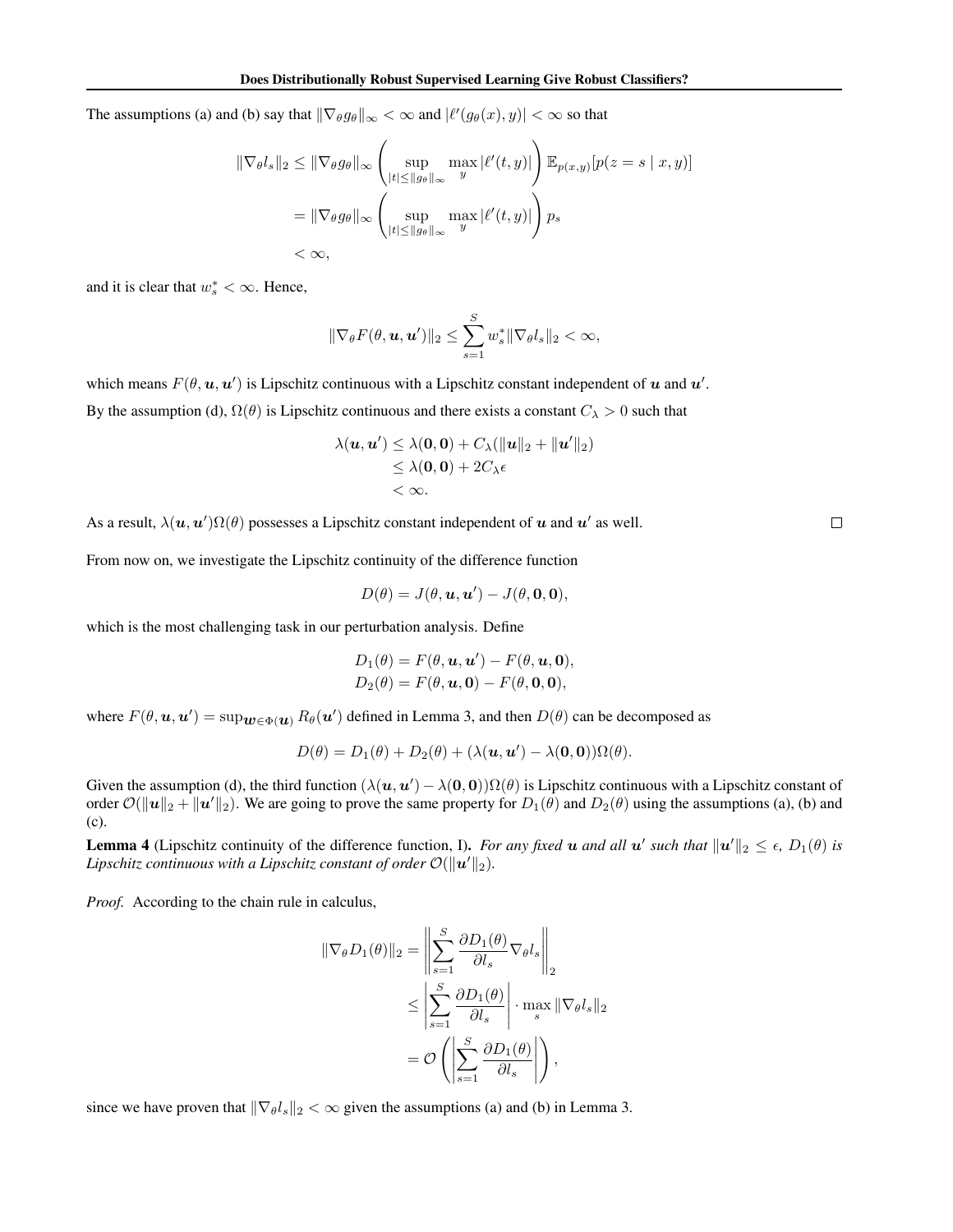By definition,

$$
D_1(\theta) = \sup_{\boldsymbol{w} \in \Phi(\boldsymbol{u})} R_{\theta}(\boldsymbol{u}') - \sup_{\boldsymbol{w} \in \Phi(\boldsymbol{u})} R_{\theta}(\boldsymbol{0})
$$
  
= 
$$
\sup_{\boldsymbol{w} \in \Phi(\boldsymbol{u})} \sum_{s=1}^S w_s(l_s + u'_s) - \sup_{\boldsymbol{w} \in \Phi(\boldsymbol{u})} \sum_{s=1}^S w_s l_s.
$$

Let  $w^* = \arg \sup_{w \in \Phi(u)} \sum_s w_s l_s$  and  $v^* = \arg \sup_{w \in \Phi(u)} \sum_s w_s (l_s + u'_s)$ , then according to Danskin's theorem (Danskin, 1966),  $\partial D_1(\theta)/\partial l_s = v_s^* - w_s^*$  and

$$
\left|\sum_{s=1}^{S} \frac{\partial D_1(\theta)}{\partial l_s}\right| \leq \sum_{s=1}^{S} |v_s^* - w_s^*|
$$
  

$$
\leq \sqrt{S} \|\mathbf{v}^* - \mathbf{w}^*\|_2,
$$

which means  $\mathcal{O}(\|\nabla_{\theta}D_1(\theta)\|_2) = \mathcal{O}(\|\boldsymbol{v}^* - \boldsymbol{w}^*\|_2).$ 

Consider the perturbation analysis of the following optimization problem

$$
\min_{\boldsymbol{w}} - \sum_{s=1}^{S} w_s (l_s + u'_s) \quad \text{s.t. } \boldsymbol{w} \in \Phi(\boldsymbol{u}), \tag{104}
$$

whose objective is perturbed and feasible region is unperturbed. Let

$$
L(\mathbf{w}, \alpha, \alpha', \mathbf{u'}) = -\sum_{s=1}^{S} w_s (l_s + u'_s) + \alpha \left( \sum_{s=1}^{S} (p_s + u_s) f(w_s) - \delta \right) + \alpha' \left( \sum_{s=1}^{S} (p_s + u_s) w_s - 1 \right)
$$

be the Lagrangian function, where  $\alpha \geq 0$  and  $\alpha'$  are Lagrange multipliers, and for simplicity the nonnegative constraints are omitted. Note that given the assumption (c), if  $\alpha \neq 0$ ,

$$
\frac{\partial^2}{\partial w_i \partial w_j} L(\boldsymbol{w}, \alpha, \alpha', \boldsymbol{u}') = \begin{cases} \alpha f''(w_i) > 0, \quad i = j, \\ 0, & i \neq j, \end{cases}
$$

namely,  $L(\mathbf{w}, \alpha, \alpha', \mathbf{u}')$  is locally strongly convex in  $\mathbf{w}$ . Thus,

- *•* if α<sup>∗</sup> *>* 0, the second-order sufficient condition (see Definition 6.2 in (Bonnans & Shapiro, 1998)) holds at *w*<sup>∗</sup> that implies the corresponding second-order growth condition according to Theorem 6.3 in (Bonnans & Shapiro, 1998);
- if  $\alpha^* = 0$ , (104) is locally a standard linear programming around  $w^*$  and it is fairly easy to see  $||v^* w^*||_2 =$  $O(||u'||_2)$  according to Theorem 1 in (Robinson, 1977).

In the former case, it is obvious that for (104),

- the objective  $-\sum_s w_s(l_s + u'_s)$  is Lipschitz continuous with a Lipschitz constant  $||l||_2 + \epsilon$  independent of *u'*;
- the difference function  $-\sum_{s} w_s u'_s$  is Lipschitz continuous with a Lipschitz constant of order  $\mathcal{O}(\|\boldsymbol{u}'\|_2)$ .

Therefore,  $||v^* - w^*||_2 = \mathcal{O}(||u'||_2)$  by applying Proposition 6.1 in (Bonnans & Shapiro, 1998).

 $\Box$ 

In order to prove the same property for  $D_2(\theta)$ , we need several lemmas.

**Lemma 5.** Denote by  $f'(w) = (f'(w_1), \ldots, f'(w_s))^\top$ . There exists a constant  $C_{\cos} > 0$ , such that  $\cos(\mathbf{d} \circ f'(w), \mathbf{d}) \leq$  $1 - C_{\cos}$  for all  $u$  satisfying  $||u||_2 \le \epsilon$ ,  $w$  satisfying  $\sum_s (p_s + u_s) f(w_s) = \delta$  and  $\sum_s (p_s + u_s) w_s = 1$ , and  $d > 0$ .

*Proof.* Suppose the lemma is false, i.e., for any sufficiently large *n*, there exists some  $w_n$  such that  $cos(d \circ f'(w_n), d)$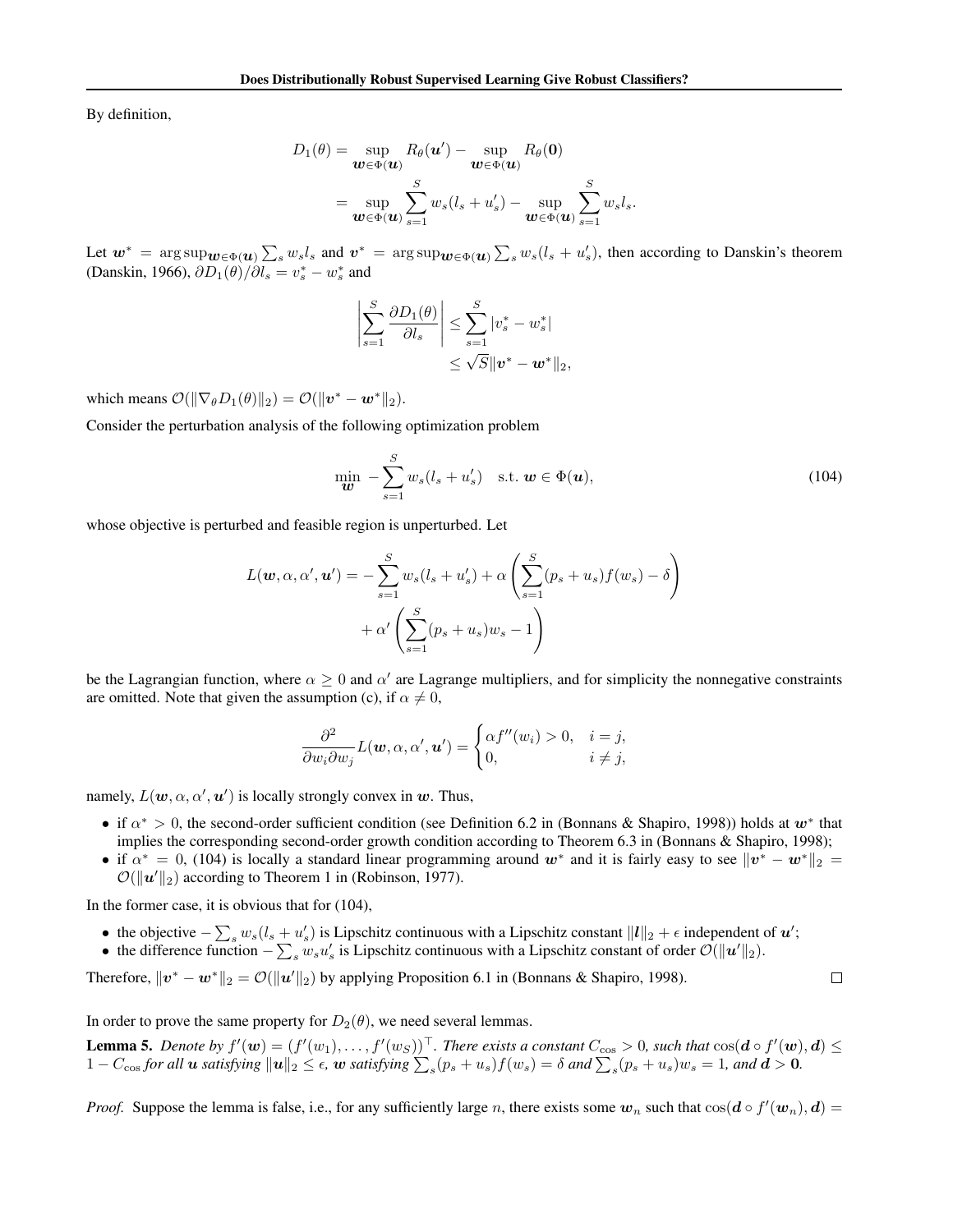$1 - 1/(2n^2)$ . Let  $\zeta_n = ||\boldsymbol{d} \circ f'(\boldsymbol{w}_n)||_2$  and  $\eta_n = \zeta_n/||\boldsymbol{d}||_2$ , then

$$
||d \circ f'(w_n) - \eta_n d||_2^2 = ||d \circ f'(w_n)||_2^2 + \eta_n^2 ||d||_2^2 - 2\eta_n (d \circ f'(w_n))^{\top} d
$$
  
=  $2\zeta_n^2 - 2\eta_n \cos(d \circ f'(w_n), d) ||d \circ f'(w_n)||_2 ||d||_2$   
=  $2\zeta_n^2 - 2(1 - 1/(2n^2))\zeta_n^2$   
=  $\zeta_n^2/n^2$ .

In other words, for  $s = 1, \ldots, S$ ,

$$
|f'(w_{n,s}) - \eta_n| = |d_s f'(w_{n,s}) - \eta_n d_s|/d_s
$$
  
\n
$$
\leq ||d \circ f'(w_n) - \eta_n d||_2/d_s
$$
  
\n
$$
= (\zeta_n/n)/d_s
$$
  
\n
$$
\leq \zeta'_n/n,
$$

where  $\zeta'_n = \zeta_n / \min_s d_s$ . Consequently, for any  $1 \le i, j \le S$  and  $i \ne j$ ,

$$
|f'(w_{n,i}) - f'(w_{n,j})| \le |f'(w_{n,i}) - \eta_n| + |f'(w_{n,j}) - \eta_n|
$$
  

$$
\le 2\zeta'_n/n.
$$

Let  $C_{f''} > 0$  be the lower bound of  $f''(t)$  mentioned in the assumption (c). This assumption also guarantees that  $f'(t)$  is continuous, and by the mean value theorem, there is some *t* between  $w_{n,i}$  and  $w_{n,j}$  such that

$$
|w_{n,i} - w_{n,j}| = \left| \frac{f'(w_{n,i}) - f'(w_{n,j})}{f''(t)} \right|
$$
  
 
$$
\leq 2\zeta'_n/(C_{f''}n).
$$

Let  $\eta'_n = \sum_s w_{n,s}/S$ , then  $|w_{n,s} - \eta'_n| \leq 2\zeta'_n/(C_{f''}n)$  for  $s = 1, ..., S$ . Recall that  $\sum_{s} (p_s + u_s) w_{n,s} = 1$ , then

$$
\left(1 + \sum_{s=1}^{S} u_s\right) \eta'_n - 1 = \sum_{s=1}^{S} (p_s + u_s) \eta'_n - \sum_{s=1}^{S} (p_s + u_s) w_{n,s}
$$

$$
= \sum_{s=1}^{S} (p_s + u_s) (\eta'_n - w_{n,s}),
$$

and hence

$$
\left| \left( 1 + \sum_{s=1}^{S} u_s \right) \eta'_n - 1 \right| \leq \frac{2\zeta'_n}{C_{f''} n} \sum_{s=1}^{S} (p_s + u_s) \n= \frac{2\zeta'_n}{C_{f''} n} \left( 1 + \sum_{s=1}^{S} u_s \right).
$$

This ensures  $|\eta'_n - 1/(1 + \sum_s u_s)| \leq 2\zeta'_n/(C_{f''}n)$  and implies  $|w_{n,s} - 1/(1 + \sum_s u_s)| \leq 4\zeta'_n/(C_{f''}n)$  for  $s = 1, ..., S$ . Since  $f(t)$  is twice differentiable and  $||w_n||_2 < \infty$ , we must have  $\zeta'_n < \infty$  and then  $\lim_{n\to\infty} w_{n,s} = 1/(1 + \sum_s u_s)$  for all  $s = 1, ..., S$ .

The Taylor expansion of  $f(t)$  at  $t = 1$  is  $f(t) = f'(1)(t - 1) + \mathcal{O}((t - 1)^2)$  since  $f(1) = 0$ , and if  $t = 1/(1 + \sum_s u_s)$ ,

$$
f\left(\frac{1}{1+\sum_{s=1}^{S}u_{s}}\right)=-f'(1)\cdot\frac{\sum_{s=1}^{S}u_{s}}{1+\sum_{s=1}^{S}u_{s}}+\mathcal{O}\left(\left(\frac{\sum_{s=1}^{S}u_{s}}{1+\sum_{s=1}^{S}u_{s}}\right)^{2}\right).
$$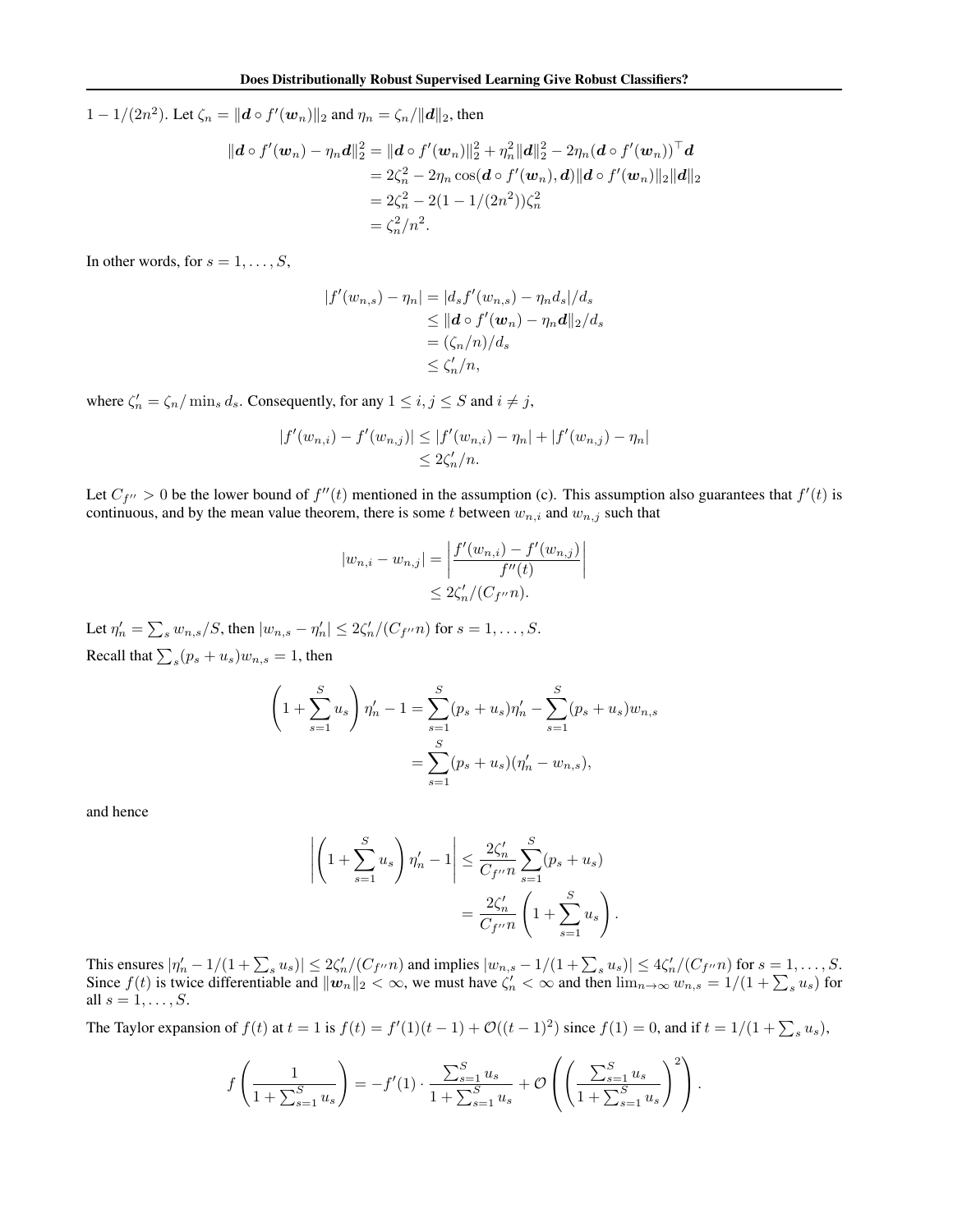When  $||u||_2 \leq \epsilon$ ,  $|\sum_s u_s| \leq ||u||_1 \leq \sqrt{S}\epsilon$ , and

$$
f\left(\frac{1}{1+\sum_{s=1}^{S}u_{s}}\right) \leq |f'(1)|\frac{\sqrt{S}\epsilon}{1-\sqrt{S}\epsilon} + \mathcal{O}(\epsilon^{2})
$$

$$
\leq 2\sqrt{S}|f'(1)|\epsilon.
$$

As a result,

$$
\lim_{n \to \infty} \sum_{s=1}^{S} (p_s + u_s) f(w_{n,s}) = \sum_{s=1}^{S} (p_s + u_s) f\left(\frac{1}{1 + \sum_{s=1}^{S} u_s}\right)
$$

$$
= \left(1 + \sum_{s=1}^{S} u_s\right) f\left(\frac{1}{1 + \sum_{s=1}^{S} u_s}\right)
$$

$$
\leq (1 + \sqrt{S}\epsilon) \cdot 2\sqrt{S} |f'(1)| \epsilon
$$

$$
\leq 4\sqrt{S} |f'(1)| \epsilon.
$$

However, this is impossible since  $\sum_{s}(p_s + u_s)f(w_{n,s}) = \delta \ge 5\sqrt{S}|f'(1)|\epsilon$ .

Based on Lemma 5, we derive the convergence rate of  $\Phi(\mathbf{u})$  to  $\Phi(\mathbf{0})$ . **Lemma 6.** Let  $d_{\mathcal{H}}(V, W)$  be the Hausdorff distance between two sets V and W:

$$
d_{\mathcal{H}}(V,W)=\max\left\{\sup_{\boldsymbol{v}\in V}\inf_{\boldsymbol{w}\in W}\|\boldsymbol{v}-\boldsymbol{w}\|_2,\sup_{\boldsymbol{w}\in W}\inf_{\boldsymbol{v}\in V}\|\boldsymbol{v}-\boldsymbol{w}\|_2\right\}.
$$

*Then*  $d_{\mathcal{H}}(\Phi(\boldsymbol{u}), \Phi(\boldsymbol{0})) = \mathcal{O}(\|\boldsymbol{u}\|_2)$  *for all*  $\boldsymbol{u}$  *satisfying*  $\|\boldsymbol{u}\|_2 \leq \epsilon$ *.* 

*Proof.* We are going to prove  $\sup_{\bm{w}\in\Phi(\bm{0})} \inf_{\bm{v}\in\Phi(\bm{u})} ||\bm{v}-\bm{w}||_2 = \mathcal{O}(||\bm{u}||_2)$ , and the other direction can be proven similarly. Pick an arbitrary  $w_0 \in \Phi(0)$ . Let  $\beta = \delta/(\delta + ||f(w_0)||_2||u||_2)$  and consider  $v_1 = \beta w_0 + (1 - \beta)1$ ,

$$
\begin{aligned} ||\boldsymbol{v}_1 - \boldsymbol{w}_0||_2 &= ||(\beta - 1)\boldsymbol{w}_0 + (1 - \beta)\mathbf{1}||_2 \\ &= (1 - \beta) ||\boldsymbol{w}_0 - \mathbf{1}||_2 \\ &\le ||f(\boldsymbol{w}_0)||_2 ||\boldsymbol{u}||_2 ||\boldsymbol{w}_0 - \mathbf{1}||_2/\delta \\ &= \mathcal{O}(||\boldsymbol{u}||_2). \end{aligned}
$$

Moreover,

$$
\sum_{s=1}^{S} (p_s + u_s) f(v_{1,s}) = \sum_{s=1}^{S} (p_s + u_s) f(\beta w_{0,s} + (1 - \beta))
$$
  

$$
\leq \sum_{s=1}^{S} (p_s + u_s) (\beta f(w_{0,s}) + (1 - \beta) f(1))
$$
  

$$
= \beta \left( \sum_{s=1}^{S} p_s f(w_{0,s}) + \sum_{s=1}^{S} u_s f(w_{0,s}) \right)
$$
  

$$
\leq \beta (\delta + ||f(w_0)||_2 ||u||_2)
$$
  

$$
= \delta,
$$

where the second line is due to the convexity of  $f(t)$ , the third line is because  $f(1) = 0$ , and the fourth line is according to Jensen's inequality. This means  $v_1$  belongs to the set  $V_1 = \{w \in \mathbb{R}^S \mid \sum_s (p_s + u_s) f(w_s) \le \delta, w_s \ge 0\}$ .

 $\Box$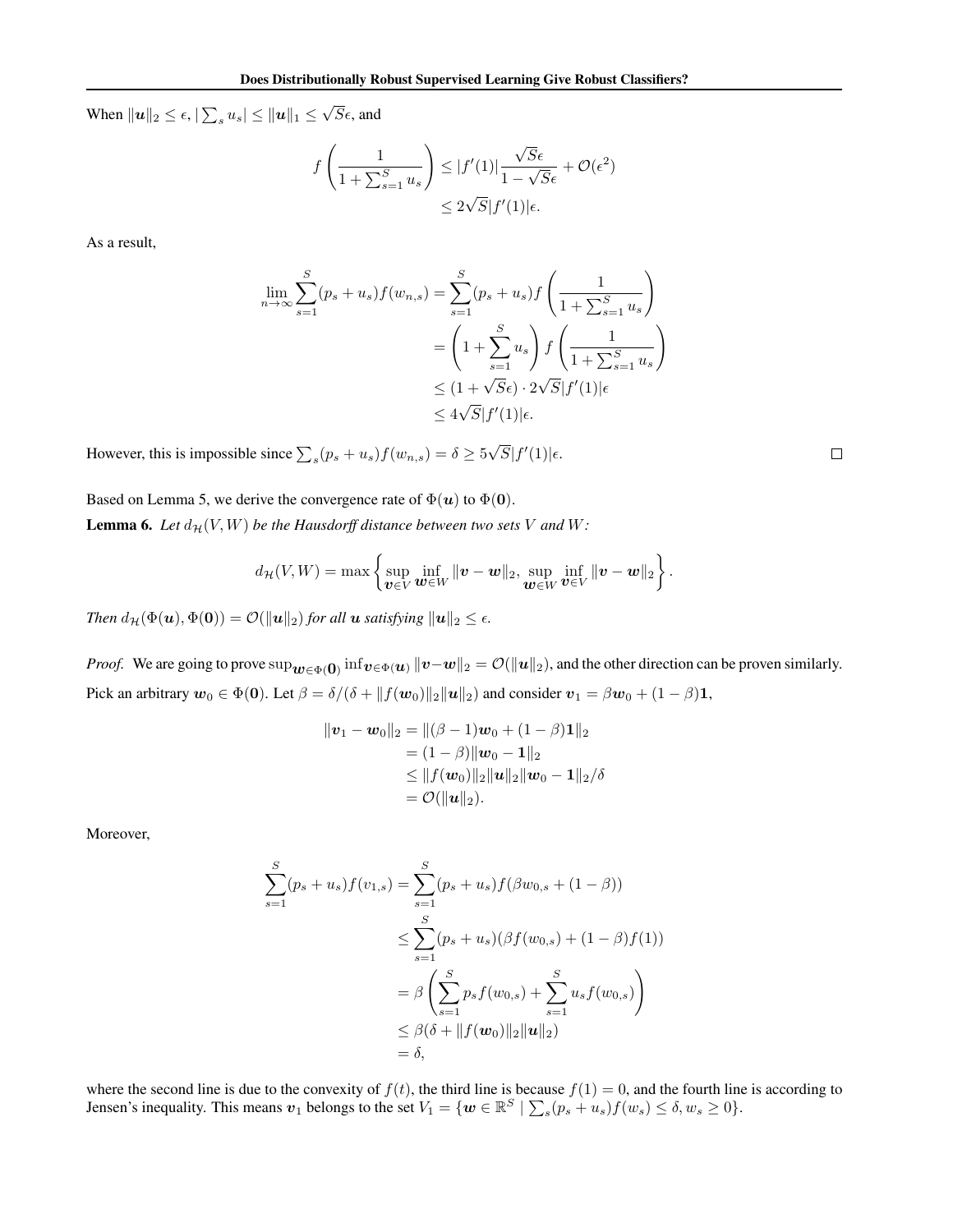However,  $v_1$  does not belong to the set  $V_2 = \{w \in \mathbb{R}^S \mid \sum_s (p_s + u_s)w_s = 1, w_s \ge 0\}$ . Since  $V_2$  is a hyperplane, we can easily project  $v_1$  onto  $V_2$  to obtain  $v_2$ , and

$$
\|\mathbf{v}_{2} - \mathbf{v}_{1}\|_{2} = \frac{1}{\|\mathbf{p} + \mathbf{u}\|_{2}} \left| \sum_{s=1}^{S} (p_{s} + u_{s}) v_{1,s} - 1 \right|
$$
  
\n
$$
\leq \frac{2}{\|\mathbf{p}\|_{2}} \left| \sum_{s=1}^{S} (p_{s} + u_{s}) (\beta w_{0,s} + 1 - \beta) - 1 \right|
$$
  
\n
$$
\leq \sqrt{4S} \left| \beta \sum_{s=1}^{S} p_{s} w_{0,s} + \beta \sum_{s=1}^{S} u_{s} w_{0,s} + (1 - \beta) \sum_{s=1}^{S} p_{s} + (1 - \beta) \sum_{s=1}^{S} u_{s} - 1 \right|
$$
  
\n
$$
= \sqrt{4S} \left| \beta + \beta \sum_{s=1}^{S} u_{s} w_{0,s} + (1 - \beta) + (1 - \beta) \sum_{s=1}^{S} u_{s} - 1 \right|
$$
  
\n
$$
\leq \sqrt{4S} \beta \left| \sum_{s=1}^{S} u_{s} w_{0,s} \right| + \mathcal{O}(\|\mathbf{u}\|_{2}^{2})
$$
  
\n
$$
= \mathcal{O}(\|\mathbf{u}\|_{2}).
$$

After this projection,  $v_2 \notin V_1$  again.

Let  $v_3$  be the projection of  $v_2$  onto  $\Phi(u) = V_1 \cap V_2$ ,  $T_w V_1(v_3)$  be the tangent hyperplane to  $V_1$  at  $v_3$  of  $S - 1$  dimensions, and  $T_w(V_1 \cap V_2)(v_3)$  be that to  $V_1 \cap V_2$  at  $v_3$  of  $S-2$  dimensions. As a consequence,  $v_3 - v_2 \in V_2$  is one of normal vectors to  $T_w(V_1 \cap V_2)(v_3)$  at  $v_3$ , which is also the projection of the normal vector to  $T_wV_1(v_3)$  at  $v_3$  onto  $V_2$ . This means the normal vector to  $T_w V_1(v_3)$  at  $v_3$  belongs to the 2-dimensional plane determined by  $v_3 - v_2$  and  $v_1 - v_2$ , since the latter is a normal vector to  $V_2$  at  $v_2$ .

Consider the triangle  $(v_1 - v_2, v_3 - v_2, v_1 - v_3)$ . This is a right-angled triangle since  $v_1 - v_2 \perp V_2$  and  $v_3 - v_2 \in V_2$ , so that

$$
\|\mathbf{v}_1-\mathbf{v}_3\|_2=\frac{\|\mathbf{v}_1-\mathbf{v}_2\|_2}{\sin(\mathbf{v}_2-\mathbf{v}_3,\mathbf{v}_1-\mathbf{v}_3)}
$$

*.*

Subsequently, let  $v_4$  be the intersection of  $v_1 - v_2$  and  $T_w V_1(v_3)$ , due to the convexity of  $V_1$ ,

$$
\sin^2(\mathbf{v}_2 - \mathbf{v}_3, \mathbf{v}_1 - \mathbf{v}_3) \ge \sin^2(\mathbf{v}_2 - \mathbf{v}_3, \mathbf{v}_4 - \mathbf{v}_3)
$$
  
= 1 - cos<sup>2</sup>(\mathbf{v}\_2 - \mathbf{v}\_3, \mathbf{v}\_4 - \mathbf{v}\_3)  
= 1 - cos<sup>2</sup>(\mathbf{p} + \mathbf{u}, (\mathbf{p} + \mathbf{u}) \circ f'(\mathbf{v}\_3)),

where  $p + u$  is a normal vector to  $V_2$  containing  $v_2 - v_3$ ,  $(p + u) \circ f'(v_3)$  is a normal vector to  $T_w V_1(v_3)$  containing  $v_4 - v_3$ , and both of them belong to the 2-dimensional plane determined by  $v_3 - v_2$  and  $v_1 - v_2$  as we have proven above. By definition,  $v_3$  is on the boundary of  $V_1$  such that  $\sum_s(p_s + u_s)f(v_{3,s}) = \delta$ , and according to Lemma 5,

$$
1 - \cos^{2}(\mathbf{p} + \mathbf{u}, (\mathbf{p} + \mathbf{u}) \circ f'(\mathbf{v}_{3})) \ge 1 - (1 - C_{\cos})^{2}
$$
  
=  $C_{\cos}(2 - C_{\cos}),$ 

which implies

$$
||v_1 - v_3||_2 \le \frac{||v_1 - v_2||_2}{\sqrt{C_{\cos}(2 - C_{\cos})}}
$$
  
=  $\mathcal{O}(||v_1 - v_2||_2)$   
=  $\mathcal{O}(||u||_2)$ .

Combining  $||v_1 - w_0||_2 = \mathcal{O}(||u||_2)$  and  $||v_1 - v_3||_2 = \mathcal{O}(||u||_2)$  gives us  $||v_3 - w_0||_2 = \mathcal{O}(||u||_2)$ , and thus inf $v \in \Phi(u)$   $||v - w_0||_2 \le ||v_3 - w_0||_2 = \mathcal{O}(||u||_2)$ . Since  $w_0$  is arbitrarily picked from  $\Phi(0)$ , the proof is completed. □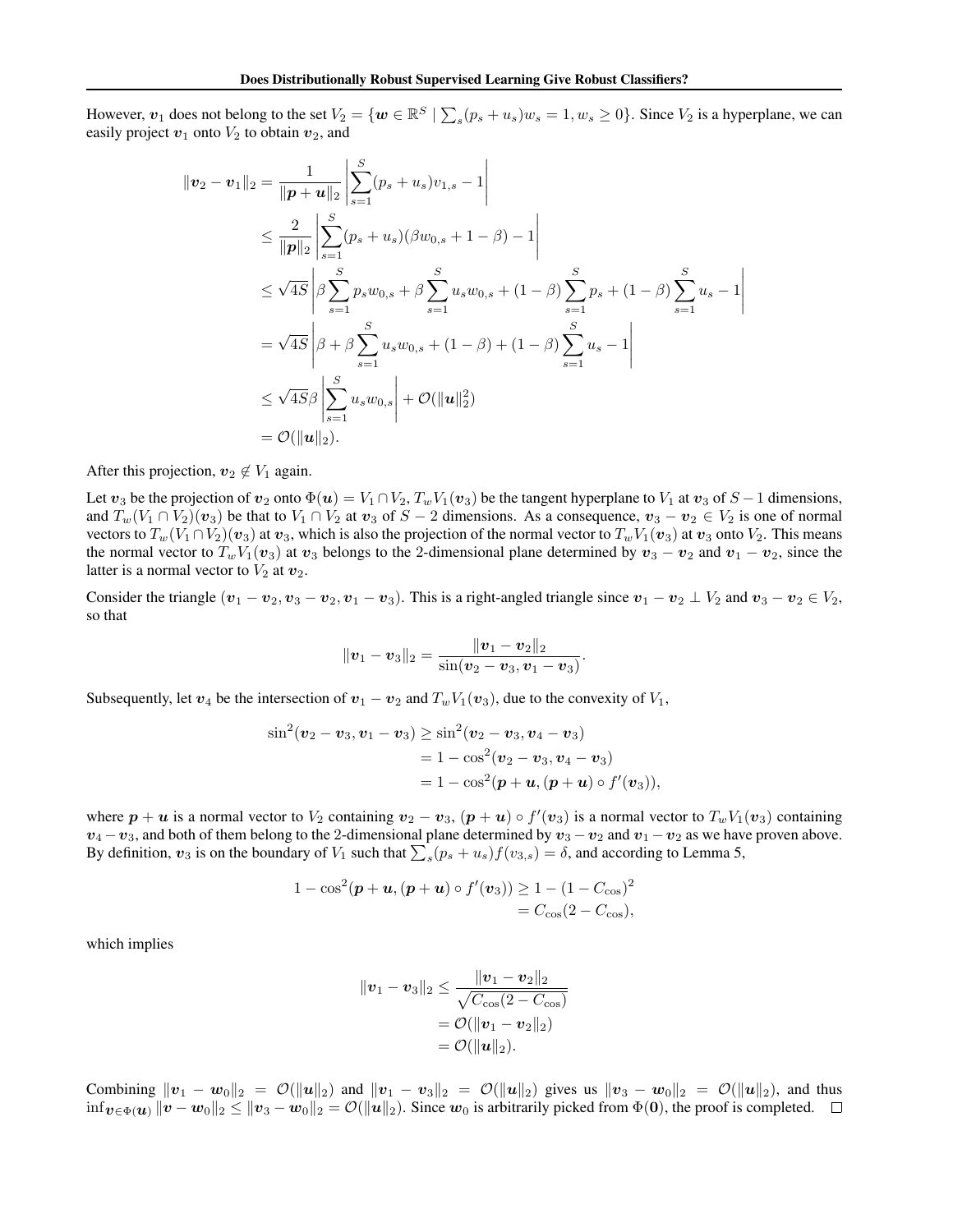| <b>Dataset</b>     | #Points | #classes       | Dimension |
|--------------------|---------|----------------|-----------|
| blood              | 748     | 2              |           |
| adult              | 32561   | $\overline{2}$ | 123       |
| fourclass          | 862     | $\mathfrak{D}$ | 2         |
| phishing           | 11055   | $\mathfrak{D}$ | 68        |
| 20 <sub>news</sub> | 18040   | 20             | 50        |
| satimage           | 4435    | 6              | 36        |
| letter             | 20000   | 26             | 16        |
| mnist              | 70000   | 10             | 50        |

Table 2: Summary of dataset statistics.

**Lemma 7** (Lipschitz continuity of the difference function, II). *For all*  $u$  *such that*  $||u||_2 \leq \epsilon$ ,  $D_2(\theta)$  *is Lipschitz continuous with a Lipschitz constant of order*  $\mathcal{O}(\|\boldsymbol{u}\|_2^{1/2})$ *.* 

*Proof.* The proof goes along the same line with Lemma 4. Let  $w^*$  =  $\arg \sup w \in \Phi(0) \sum_{s} w_s l_s$  and  $v^*$  =  $\arg \sup_{\bm{w} \in \Phi(\bm{u})} \sum_s w_s l_s$ , and consider the perturbation analysis of the following optimization problem

$$
\min_{\boldsymbol{w}} - \sum_{s=1}^{S} w_s l_s \quad \text{s.t. } \boldsymbol{w} \in \Phi(\boldsymbol{u}),
$$

whose objective is unperturbed and feasible region is perturbed. According to Lemma 6, we have  $d_{\mathcal{H}}(\Phi(u), \Phi(0)) =$ *O*( $||u||_2$ ), which ensures that the multifunction  $u \mapsto \Phi(u)$  is upper Lipschitz continuous and that  $d_{\mathcal{H}}(\{w^*\}, \Phi(u)) =$ <br>*O*( $||u||_2$ ). Hence,  $||v^* - w^*||_2 = O(||u||_2^{1/2})$  by applying Proposition 6.4 in (Bonnans & Shapiro,  $\mathcal{O}(\|\boldsymbol{u}\|_2)$ . Hence,  $\|\boldsymbol{v}^* - \boldsymbol{w}^*\|_2 = \mathcal{O}(\|\boldsymbol{u}\|_2^{1/2})$  by applying Proposition 6.4 in (Bonnans & Shapiro, 1998).

Let us summarize what we have obtained so far:

- a second-order growth condition of  $J(\theta, \mathbf{0}, \mathbf{0})$  at  $\theta = \theta^*$ ;
- the Lipschitz continuity of  $J(\theta, \mathbf{u}, \mathbf{u}')$  with a Lipschitz constant independent of *u* and *u'*;
- the Lipschitz continuity of  $D(\theta)$  with a Lipschitz constant of order  $\mathcal{O}(\|\boldsymbol{u}\|_2^{1/2} + \|\boldsymbol{u}'\|_2)$ .

Note that  $\theta$  is unconstrained, by applying Proposition 6.1 in (Bonnans & Shapiro, 1998), we can obtain

$$
\|\theta_{\boldsymbol{u},\boldsymbol{u}'}-\theta^*\|_2=\mathcal{O}(\|\boldsymbol{u}\|_2^{1/2}+\|\boldsymbol{u}'\|_2).
$$

This immediately implies

$$
||J(\theta_{\mathbf{u},\mathbf{u}'},\mathbf{0},\mathbf{0})-J(\theta^*,\mathbf{0},\mathbf{0})||_2=\mathcal{O}(||\mathbf{u}||_2^{1/2}+||\mathbf{u}'||_2),
$$

due to the Lipschitz continuity of  $J(\theta, 0, 0)$ .

#### I. Datasets

We obtained six classification datasets from the UCI repository<sup>16</sup> and also obtained 20newsgroups<sup>17</sup> and MNIST datasets. We used the raw features for the datasets from the UCI repository. For the 20newgroups dataset, we removed stop words and retained the 2000 most frequent words. We then removed documents with fewer than 10 words. We extracted tf-idf features and applied Principle Component Analysis (PCA) to reduce the dimensionality to 50. For the MNIST dataset, we applied PCA on the raw features to reduce the dimensionality to 50. The dataset statistics are summarized in Table 2.

#### J. Details of the Subcategory Shift Scenario

In this section, we give details on how we converted the original multi-class classification problems into multi-class classification problems with fewer classes.

 $\Box$ 

<sup>16</sup>http://archive.ics.uci.edu/ml/index.html

<sup>17</sup>http://qwone.com/ jason/20Newsgroups/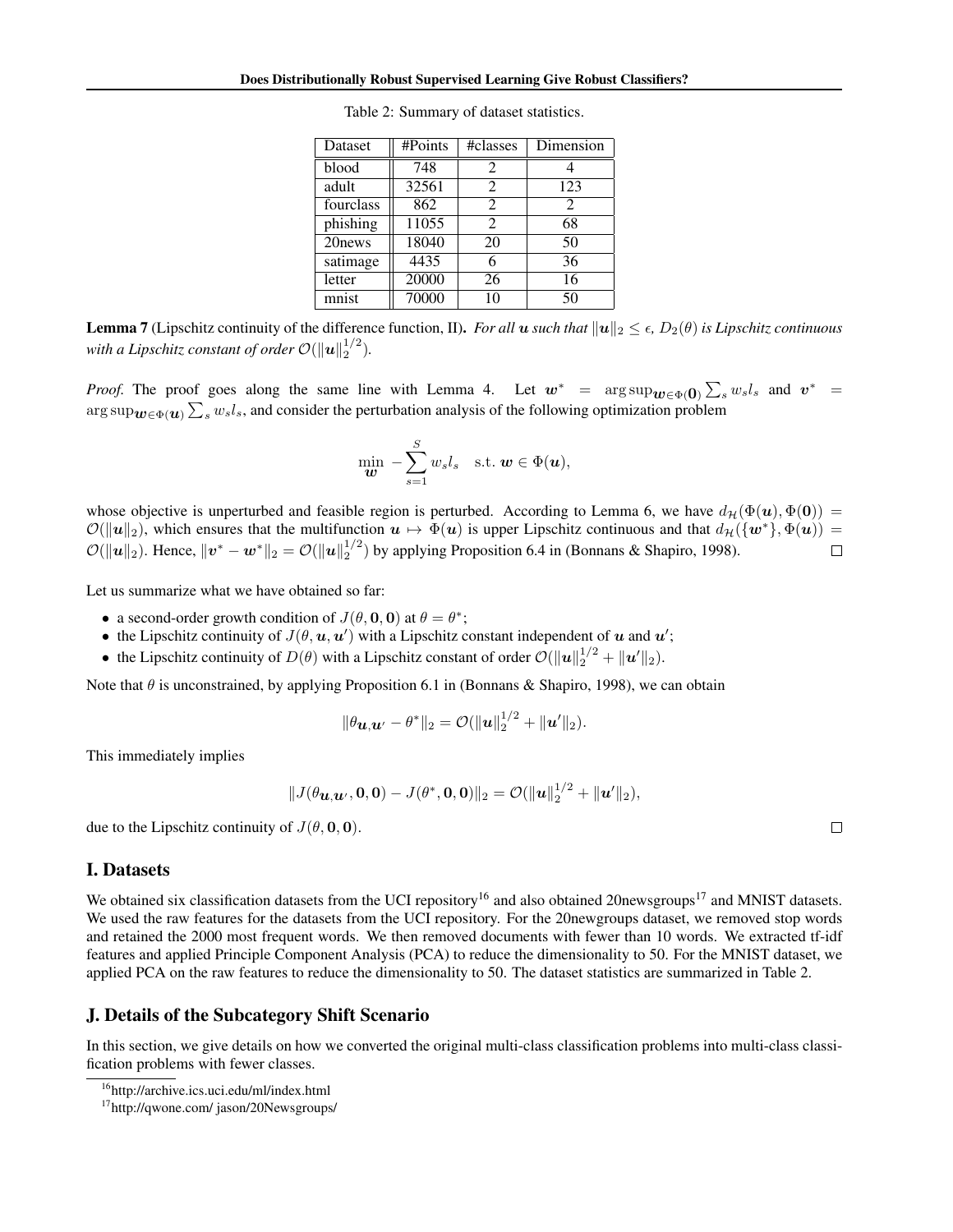Table 3: Experimental comparisons of the three methods w.r.t. the estimated ordinary risk and the estimated structural adversarial risk *using the surrogate loss (the logistic loss)*. The lower these values are, the better the performance of the method is. The KL divergence is used and distribution shift is assumed to be (a) class prior change and (b) sub-category prior change. Mean and standard deviation over 50 random train-test splits were reported. The best method and comparable ones based on the t-test at the significance level 1% are highlighted in boldface.

| Dataset            | Estimated ordinary risk |            |                        | Estimated adversarial risk |             |                        | Estimated structural adversarial risk |            |                        |
|--------------------|-------------------------|------------|------------------------|----------------------------|-------------|------------------------|---------------------------------------|------------|------------------------|
|                    | <b>ERM</b>              | AERM       | <b>Structural AERM</b> | <b>ERM</b>                 | AERM        | <b>Structural AERM</b> | ERM                                   | AERM       | <b>Structural AERM</b> |
| blood              | 0.52(0.05)              | 0.69(0.0)  | 0.62(0.02)             | .04(0.1)                   | 0.69(0.0)   | 0.97(0.03)             | 0.86(0.23)                            | 0.69(0.0)  | 0.63(0.19)             |
| adult              | 0.33(0.0)               | 0.65(0.03) | 0.39(0.0)              | .28(0.02)                  | 0.69(0.01)  | 1.42(0.01)             | 0.59(0.3)                             | 0.67(0.01) | 0.4(0.38)              |
| fourclass          | 0.51(0.05)              | 0.69(0.0)  | 0.54(0.05)             | 0.91(0.04)                 | 0.69(0.0)   | 0.88(0.04)             | 0.65(0.13)                            | 0.69(0.0)  | 0.56(0.13)             |
| phishing           | 0.15(0.01)              | 0.41(0.08) | 0.15(0.0)              | 0.86(0.01)                 | 0.59(0.08)  | 0.85(0.01)             | 0.18(0.06)                            | 0.41(0.02) | 0.16(0.05)             |
| 20 <sub>news</sub> | 1.05(0.01)              | 1.49(0.04) | 1.22(0.02)             | 3.42(0.02)                 | 3.0(0.04)   | 3.58(0.03)             | 1.43(0.1)                             | .74(0.19)  | 1.32(0.13)             |
| satimage           | 1.01(0.01)              | 1.26(0.02) | .29(0.01)              | 2.54(0.02)                 | 2.15(0.02)  | 2.86(0.02)             | 1.41(0.05)                            | 1.59(0.01) | 1.38(0.04)             |
| letter             | 0.37(0.01)              | 0.47(0.03) | 0.51(0.02)             | 1.65(0.02)                 | 1.19 (0.03) | 2.27(0.03)             | 0.77(0.17)                            | 0.77(0.09) | 0.58(0.21)             |
| mnist              | 0.35(0.0)               | 0.59(0.05) | 0.45(0.0)              | 1.96 (0.01)                | 1.38 (0.04) | 1.85(0.01)             | 0.49(0.06)                            | 0.73(0.02) | 0.47(0.04)             |

(a) Class prior change.

| (b) Sub-category prior change. |  |
|--------------------------------|--|
|                                |  |

| Dataset            | Estimated ordinary risk |            |                 | Estimated adversarial risk |             |                 | Estimated structural adversarial risk |             |                        |
|--------------------|-------------------------|------------|-----------------|----------------------------|-------------|-----------------|---------------------------------------|-------------|------------------------|
|                    | ERM                     | AERM       | Structural AERM | <b>ERM</b>                 | <b>AERM</b> | Structural AERM | <b>ERM</b>                            | <b>AERM</b> | <b>Structural AERM</b> |
| 20 <sub>news</sub> | 0.61(0.01)              | 0.84(0.06) | 0.76(0.05)      | 2.76(0.02)                 | 2.03(0.05)  | 2.91(0.03)      | 1.02(0.14)                            | 0.08(0.29)  | 0.89(0.21)             |
| satimage           | 0.63(0.0)               | 0.69(0.0)  | 0.68(0.0)       | 0.99(0.01)                 | 0.69(0.0)   | 0.74(0.0)       | 0.81(0.02)                            | 0.69(0.0)   | 0.69(0.02)             |
| letter             | 0.47(0.0)               | 0.69(0.0)  | 0.64(0.02)      | .05(0.03)                  | 0.69(0.0)   | 0.86(0.01)      | 0.93(0.02)                            | 0.69(0.0)   | 0.68(0.06)             |
| mnist              | 0.31(0.0)               | 0.68(0.01) | 0.39(0.0)       | .28(0.01)                  | 0.69(0.0)   | .25(0.0)        | 0.49(0.05)                            | 0.68(0.0)   | 0.42(0.03)             |

For the datasets from the UCI repository, we systematically grouped the class labels into binary categories by the following procedure. First, class labels are sorted by the number of data points in the classes. Then, 1, 3, 5, . . . -th labels are assigned to a positive category and the others are assigned to a negative category. For MNIST, we considered a binary classification between odd and even numbers and set the original classes as subcategories. For 20newsgroups, we converted the original 20-class classification problem into a 7-class one with each class corresponding to a high-level topic: comp, rec, sci, misc, alt, soc, and talk. We then set the original classes as subcategories.

# K. Experimental Results measured by Surrogate Loss

In this section, we report the experimental results measured by the surrogate loss (the logistic loss). We used the KL and the PE divergences, where we set  $\delta = 0.5$ . We used the same *f*-divergence and the same  $\delta$  during training and testing. The experimental results using the KL and the PE divergences are reported in Tables 3 and 4, respectively. We empirically confirmed that *in terms of the surrogate loss*, each method indeed achieved the best performance in terms of the metric it optimizes for.

# L. Experimental Results with the PE divergence

In this section, we report the experimental results using the PE divergence, where we set  $\delta = 0.5$ . The experimental results are reported in Table 5.